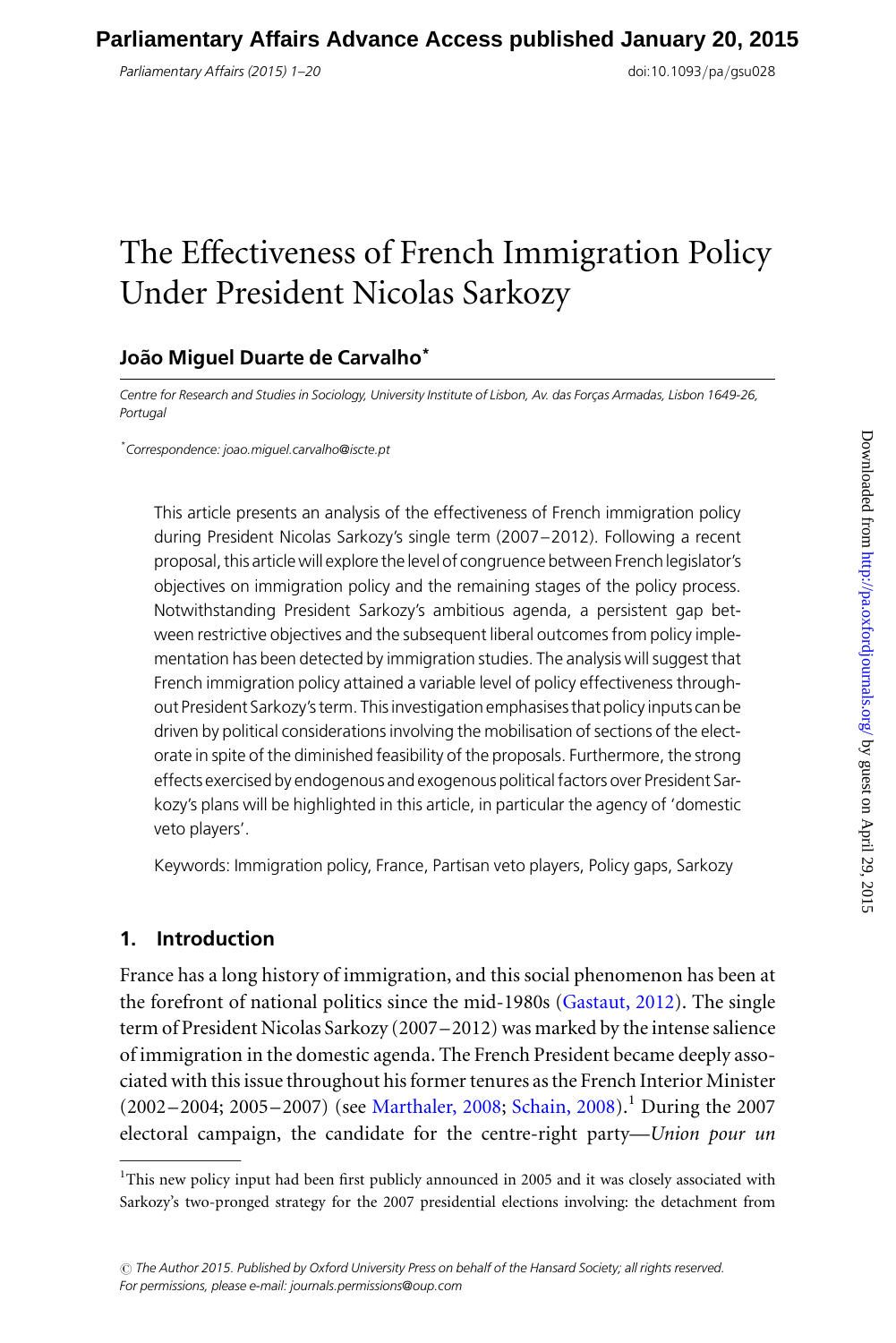Mouvement Populaire (UMP) vowed to deepen his 'selective immigration policy' and to promote 'selected immigration' (immigration choisie) rather than 'unwanted immigration' (*immigration subie*) ([UMP, 2007\)](#page-19-0). Furthermore, immigration was associated with a national identity crisis by the centre-right candidate, who pledged the creation of a ministry of immigration, integration and national iden-tity to tackle this emergency [\(Ivaldi, 2008\)](#page-18-0).<sup>2</sup> The UMP candidate opted for the informal co-option of the extreme-right party Front National's (FN) electoral agenda on immigration<sup>3</sup> at the 2002 presidential ballot ([Carvalho, 2013](#page-17-0)). This strategy was successful as Sarkozy was elected French President at the 2007 ballot and directly benefited from the electoral collapse of the FN's candidate, Jean-Marie Le Pen, in the first round of the ballot ([Mayer, 2007](#page-19-0)).

Notwithstanding President Sarkozy's ambitious objectives, immigration studies have identified a persistent gap between the restrictive objectives set by national governments and the actual liberal outcomes derived from policy implementation, nurturing an ever-growing paradox in this area of public policy ([Hollifield](#page-18-0) *et al.*, [2014](#page-18-0)). This trend has fuelled an intense debate among scholars over the contemporary ability of nation-states to control their external borders. Although some authors consider that the policy of border control has been deeply undermined by the expansion of free trade and the emergence of a human rights regime, others argue that immigration policies have been increasingly effective and sophisticated ([Schain, 2008\)](#page-19-0). Nonetheless, immigration policy should not be interpreted as the only determining factor over the intensity of immigration because this social phenomenon is shaped by other endogenous and exogenous factors in a context marked by growing global interdependence [\(Czaika and Haas, 2013\)](#page-17-0).

A recent proposal argues that the debate concerning the ability of host states to control immigration has been driven by conceptual misunderstandings over the meaning of 'policy effectiveness' and 'policy effects'. Although policy effectiveness refers to the relationship between the desired objective and the outcome of the implementation stage, policy effects mean the influence of the legislation over the shape of social reality [\(Czaika and Haas, 2013,](#page-17-0) p. 491). Thereby, this article will evaluate the effectiveness of French immigration policy throughout President Sarkozy's term by employing a fourfold analytical framework of the policy

President Jacques Chirac's unpopular legacy to win the UMP presidential election; and the attraction of the FN's electorate in his favour in the two-round ballot (see [Marthaler, 2008](#page-18-0)).

 $^{2}$ The [FN's \(2001](#page-17-0), p. 22) electoral manifesto included a chapter entitled—'Immigration: a lethal threat to France and the French citizens. A lethal threat to French identity'.

<sup>&</sup>lt;sup>3</sup>The FN's electoral manifesto for the 2002 presidential elections included references such as 'the mass immigration that we do not want threatens our identity, and consequently, France's existence' [\(FN,](#page-17-0) [2001](#page-17-0), p. 26), 'family reunion: the instalment of settlements' ([FN, 2001,](#page-17-0) p. 18), right of asylum and residence authorisations: immigration becomes uncontrollable' [\(FN, 2001,](#page-17-0) p. 18).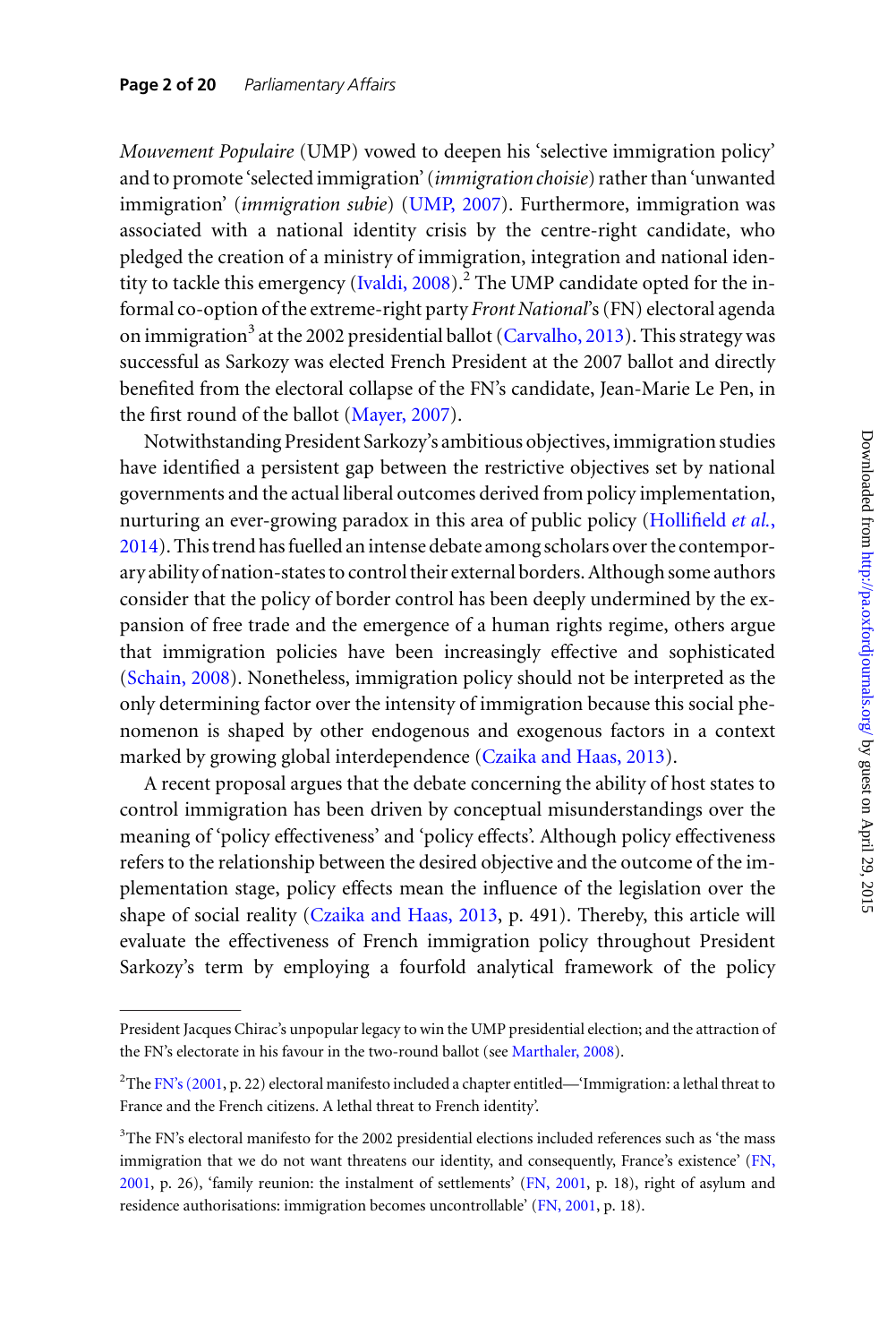process: public policies discourses or policy inputs, migration policies on paper or policy outputs, implementation stage and migration outcomes. This approach enables the refinement of policy gaps into three main categories: the discursive gap, the implementation gap and the efficacy gap [\(Czaika and Haas, 2013,](#page-17-0) p. 494).

By exploring this theoretical framework, this investigation will highlight the exclusion of political factors within the range of independent variables enhancing the different policy gaps, which can foster flawed appraisals of the policy process. This shortcoming on immigration studies has been associated with the increasing specialisation of social sciences that disincentivises interdisciplinary approaches presenting a synthesis of policy evaluation and domestic politics ([Bale, 2008\)](#page-16-0). In contrast, this research on policy effectiveness focuses on the dynamic of politics through which the French immigration policy was developed and it will explore the potential influence of political factors. Therefore, this article follows the domestic politics approach that highlights endogenous political factors as the key variables to explain the contingent constraints on the policy of border controls ([Hollifield](#page-18-0) *et al.*, [2014](#page-18-0)). Moreover, this investigation will highlight interparty competition and domestic partisan veto players as causal factors behind some of the policy gaps identified in the selected time frame. To attain these general objectives, this investigation employs a qualitative method labelled 'process tracing' ([Brady and Collier, 2010\)](#page-17-0).

This research method enhances the study of processes of political change through the examination of causal process observations (with a qualitative or quantitative character) supported by in-depth single case analysis. Moreover, contextual knowledge and qualitative analysis were considered indispensable to identify which of the gaps are most salient in explaining the overall policy effectiveness ([Czaika and](#page-17-0) [de Haas, 2013\)](#page-17-0). Finally, the article's first part develops the theoretical background that supports this investigation by examining the typology of 'policy gaps', as well as the domestic and exogenous constraints faced by the French executive on immigration policy. The second part presents the diachronic analysis of policy developments starting by the 2007 immigration law and the proposal of a quota system. The next sections explore the European Pact on Immigration and Asylum as well as the Return Directive, the Roma affair, the Grenoble speech and the repercussions of the Arab Spring. The conclusions emphasise the relevance of political factors to understand policy developments in France, as well as the relationship between these findings and immigration studies focusing on policy effectiveness.

### 2. Policy gaps

A key theoretical question driving immigration studies concerns the ability of Western states to control immigration after the persistent observation of policy gaps between 'official immigration policies and actual policy outcomes' [\(Hollifield](#page-18-0) et al.[, 2014](#page-18-0), p. 4). Despite being associated with the process of halting 'undesired'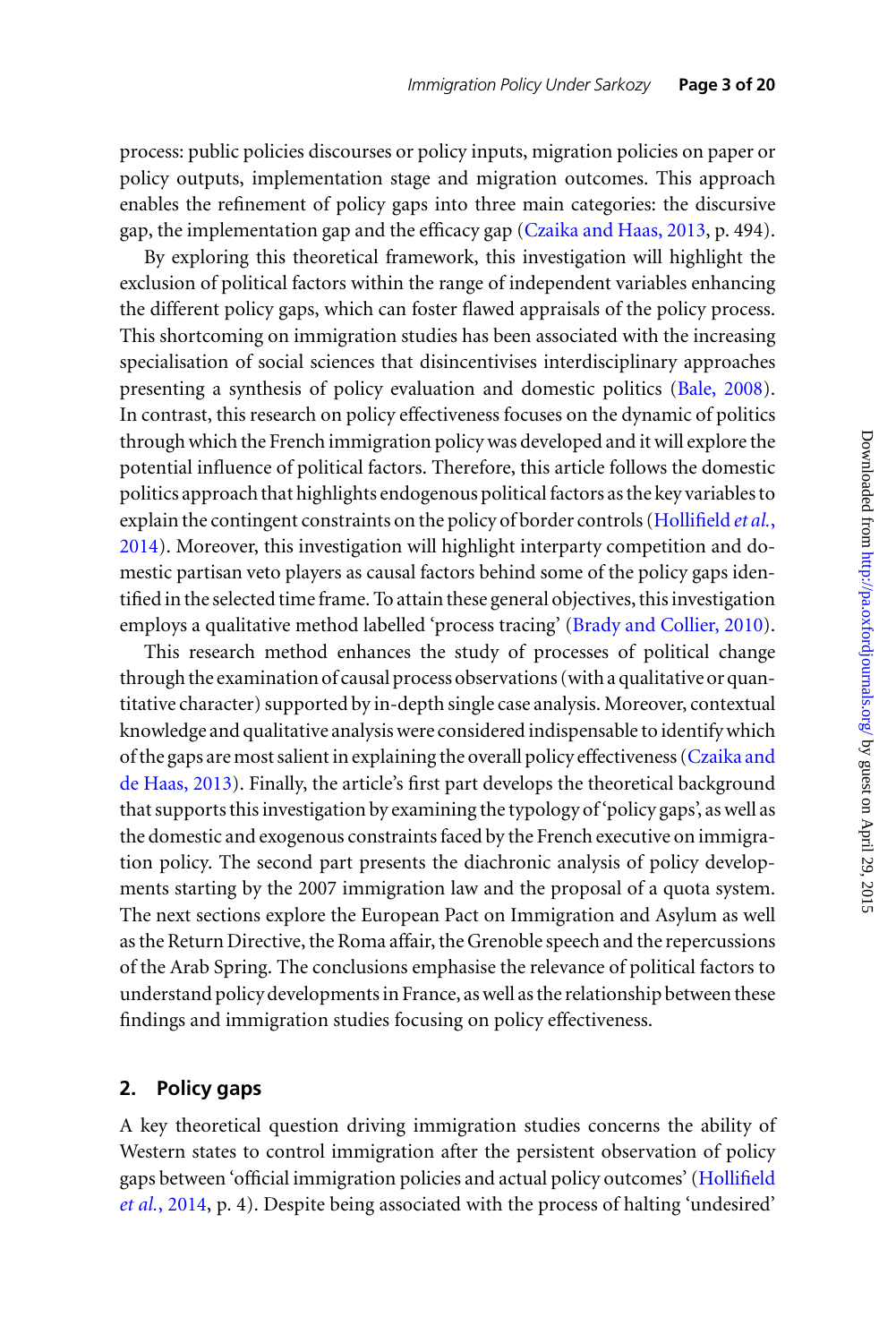inflows, policy gaps can be similarly observed in the process of promoting an entire new flow, such as the active recruitment of highly skilled immigrants (HSI) by advanced industrial countries. The assessment of policy effectiveness implies exploring the congruence between the objectives or numerical goals set by national governments and the developments observed on the three remaining stages of the policy cycle. Nevertheless, this task is complicated by the recurrent presence of covert interests of the social actors involved in the policy-making process, which enhance a discrepancy between the publicly stated and the real objectives on migration policy ([Boswell and Geddes, 2011\)](#page-17-0). The measurement of policy gaps demands that a distinction be made between general and specific policy objec-tives, which target a particular group of immigrants ([Czaika and Haas, 2013](#page-17-0)).

Therefore, the objectives and ability of policy-makers to attain those goals should be evaluated according to the different types of immigration flows (labour migration; family reunion; asylum; and irregular immigration) to account for potential variations. According to the typology of policy gaps, the 'discursive gap' frames the incongruence between policy inputs and policy on paper. The observation of these political processes was associated with the multiple objectives of political actors and interest groups, legal constraints, as well as with the broad-sweeping character of migration discourses [\(Czaika and de Haas, 2013\)](#page-17-0). Alternatively, this investigation will emphasise the way in which discursive gaps can also reflect the political considerations of the parties in government involving the mobilisation of the electorate, regardless of the feasibility of the political inputs. The 'implementation gap' captures the level of congruence between the policy outputs and their enforcement throughout the implementation stage. These gaps are most likely to occur when a large degree of discretion is involved in the latter stage of the policy process and their occurrence depends on the state's capacity to implement border controls [\(Czaika and de Haas, 2013](#page-17-0)).

Lastly, the 'efficacy gap' reflects the degree to which the implemented policy outputs have the desired effects on the development of inflows. This policy gap was associated with structural factors in host and sending societies, as well as the internal dynamics of the migration networks and systems [\(Czaika and de Haas,](#page-17-0) [2013](#page-17-0)). Surprisingly, factors related with the 'political stream' have been overlooked by this theoretical proposal. However, past research on public policy demonstrated that the policy process can be affected by variables such as public behaviour, electoral cycles and outcomes, changes in the government's composition, cabinet divi-sions, interdepartmental conflict or the agency of 'partisan veto players' ([Kingdon,](#page-18-0) [1995](#page-18-0); [Tsebelis, 2002\)](#page-19-0). These are individual or collective actors that have to agree with the proposed legislative change and are specified by the political system ([Tsebelis, 2002,](#page-19-0) p. 2). To overcome this shortcoming, this article will explore the potential influence of domestic political factors on the effectiveness of French immigration policy during President Sarkozy's term. The next two sections contextualise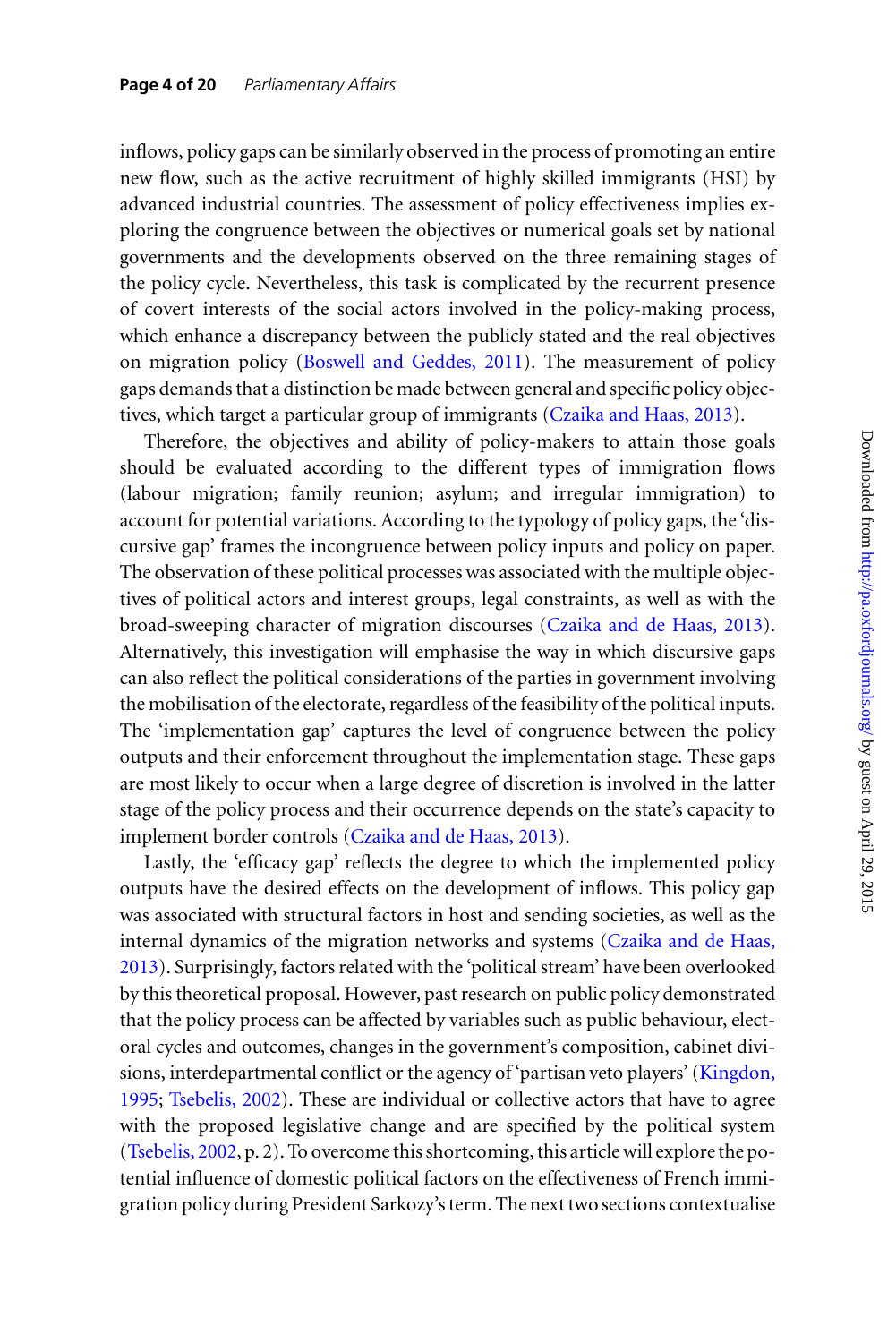the endogenous and exogenous constraints recurrently observed in the policy of border controls in France.

#### 3. Domestic constraints

The power of judicial courts has been a common theme in the literature on French immigration policy dating back almost 20 years [\(Joppke, 1998;](#page-18-0) [Hollifield, 2014\)](#page-18-0). Attempts to halt particular types of immigration flows were first observed in the mid-1970s, when the French government imposed a three-year ban on family reunion. However, this decision was vetoed by the Council of State (Conseil  $d'$ Etat) that invoked the constitutional prerogative protecting individuals' right to conduct a normal family life. A similar episode was observed in 1993 during Charles Pasqua's second tenure as the Interior Minister ([Weil, 2005\)](#page-19-0). These judiciary vetoes were supported by the French Republican model, which includes principles of universal rights and absolute equality between individuals since the Revolution of 1789, later enshrined in the Constitution of the Fifth Republic in 1958 [\(Schain, 2008\)](#page-19-0). Categorisations or discrimination of any individual on an ethnic or religious basis are, thus, forbidden under the French constitutional text, reducing the scope of policy options available to the French government ([Hargreaves, 2007](#page-17-0)).

Consequently, France is recurrently presented as a strong case of 'embedded liberalism', where 'self-imposed constraints' place strong hindrances on the approval of restrictions on undesired flows of immigration and even more difficulties to enforce them ([Schain, 2008\)](#page-19-0). Nonetheless, there are additional 'veto players' in the French political system that can intervene in the policy process. While the French National Assembly (Assemblée Nationale) and the Senate (Sénat) constitute 'institutional' veto players, the majority in these chambers can abort entire pieces of legislation or parts thereof and constitute the 'partisan veto players' within the French political system [\(Tsebelis, 2002](#page-19-0)). In the French bicameral political system, the French executive possesses direct control of the policy agenda, but the conversion of policy inputs into outputs is dependent on agreement between these two legislative chambers. The next section explores the exogenous constraints identified on French immigration policy.

## 4. External constraints

There are two categorisations of immigration at the EU level that comprise direct political, social and legal repercussions on the French immigration policy: intra-EU immigration (formed by nationals of other EU member-states), and non-EU immigration (composed of immigrants originating in non-EU countries who enter and settle in member-states) [\(Boswell and Geddes, 2011\)](#page-17-0). At the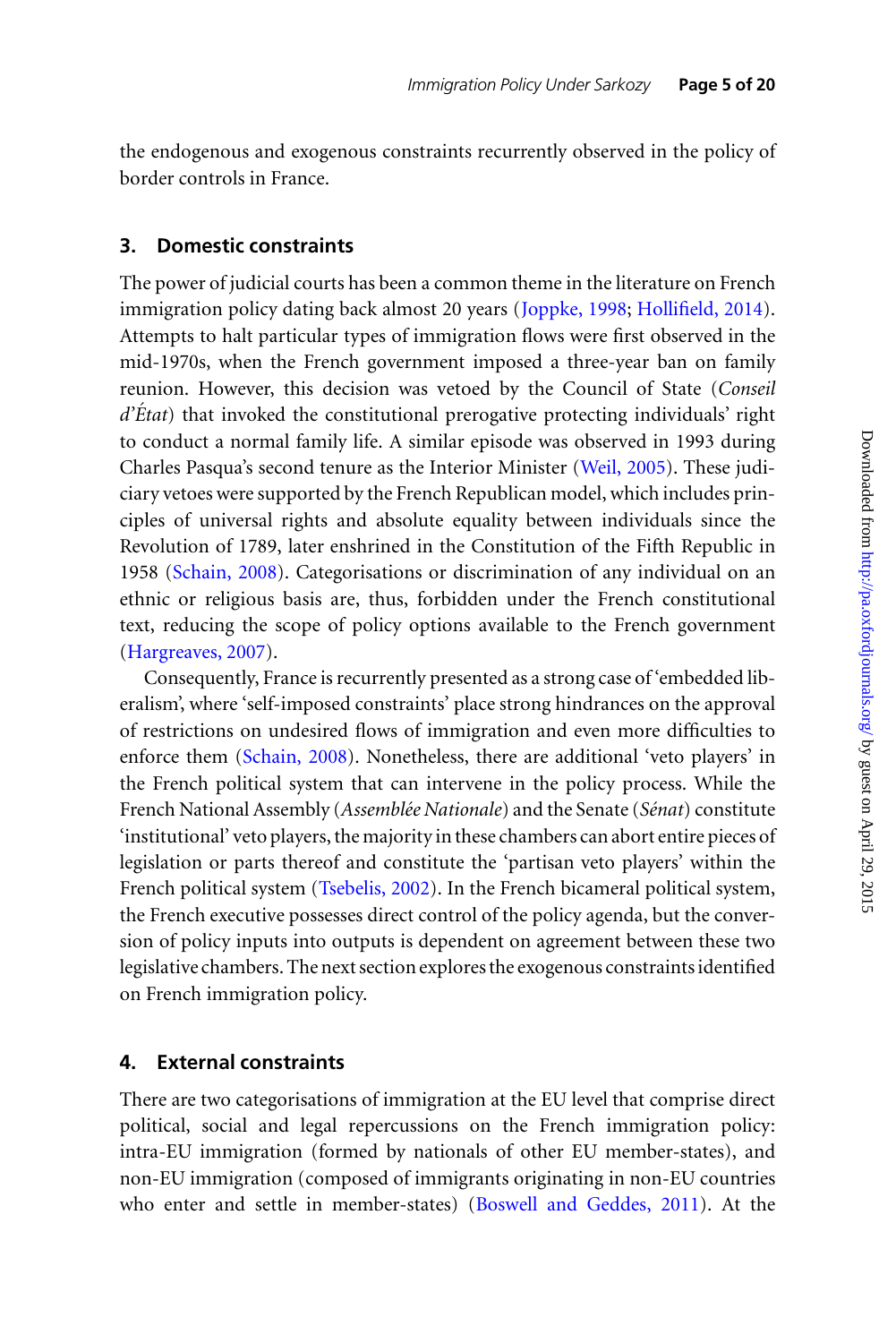intra-EU level, mobility rights instituting the freedom of circulation for EU citizens were enshrined in the Treaty of Rome (1957) and have been a cornerstone of the EU treaties and legislation henceforth. Therefore, the right of free movement is recognised for all citizens of the 27 EU member-states and protected by supranational law. Non-EU immigration was included in the EU's main legal and political framework after the ratification of the Amsterdam Treaty (1999) and it is deprived of right to free movement. Although policy developments at the EU level regarding non-EU immigration have direct consequences on the member-states' policies of border controls, asylum and irregular immigration, national governments enjoy sufficient discretionary powers to manage labour immigration according to domestic priorities. This autonomy reflects the lack of harmonisation of admission policies towards labour inflows ([Boswell and Geddes, 2011\)](#page-17-0).

Another important constraint on the French policy of border controls derives from this state's participation in the Schengen Agreement (1985) and ratification of the Schengen Convention (1990), later incorporated into the Amsterdam Treaty (1999). This international agreement encompassed the abolition of internal borders between participant states to strengthen the single-market in exchange for the harmonisation and reinforcement of external border controls ([Boswell and](#page-17-0) [Geddes, 2011\)](#page-17-0). Under this agreement, the participant states ought to recognise automatically the entry visas granted to non-EU citizens by any of the remaining member-states. Consequently, the decisions of a single state have immediate 'knock-on' effects in other associated countries ([Carrera](#page-17-0) et al., 2011). After this overview of the structural background in France, the remaining sections of this article will probe the policy developments which took place during President Sarkozy's term.

## 5. The 2007 immigration law

Following the 2007 legislative elections, President Sarkozy appointed François Fillon as Prime Minister and established the Ministère de l'Immigration, de l'Intégration, de l'Identité nationale et du Co-Développement (MIIINC)<sup>4</sup> in July 2007 under the control of his close collaborator, Brice Hortefeux ([Gastaut, 2012\)](#page-17-0). This action provoked widespread controversy due to the institutionalisation of the association between the two issues, which legitimised perceptions of immigration representing a threat to national identity, as proposed by the FN ever since its creation in the mid-1970s [\(Ivaldi, 2008](#page-18-0)). Nonetheless, the new minister welcomed this measure due to the administrative concentration of all issues dealing with foreign citizens in a single ministry [\(Hortefeux, 2007](#page-18-0)). In the mission letter to Hortefeux, the French President restated his 'selective' immigration policy and added a specific

<sup>4</sup> Ministry of Immigration, Integration, National Identity and Co-Development.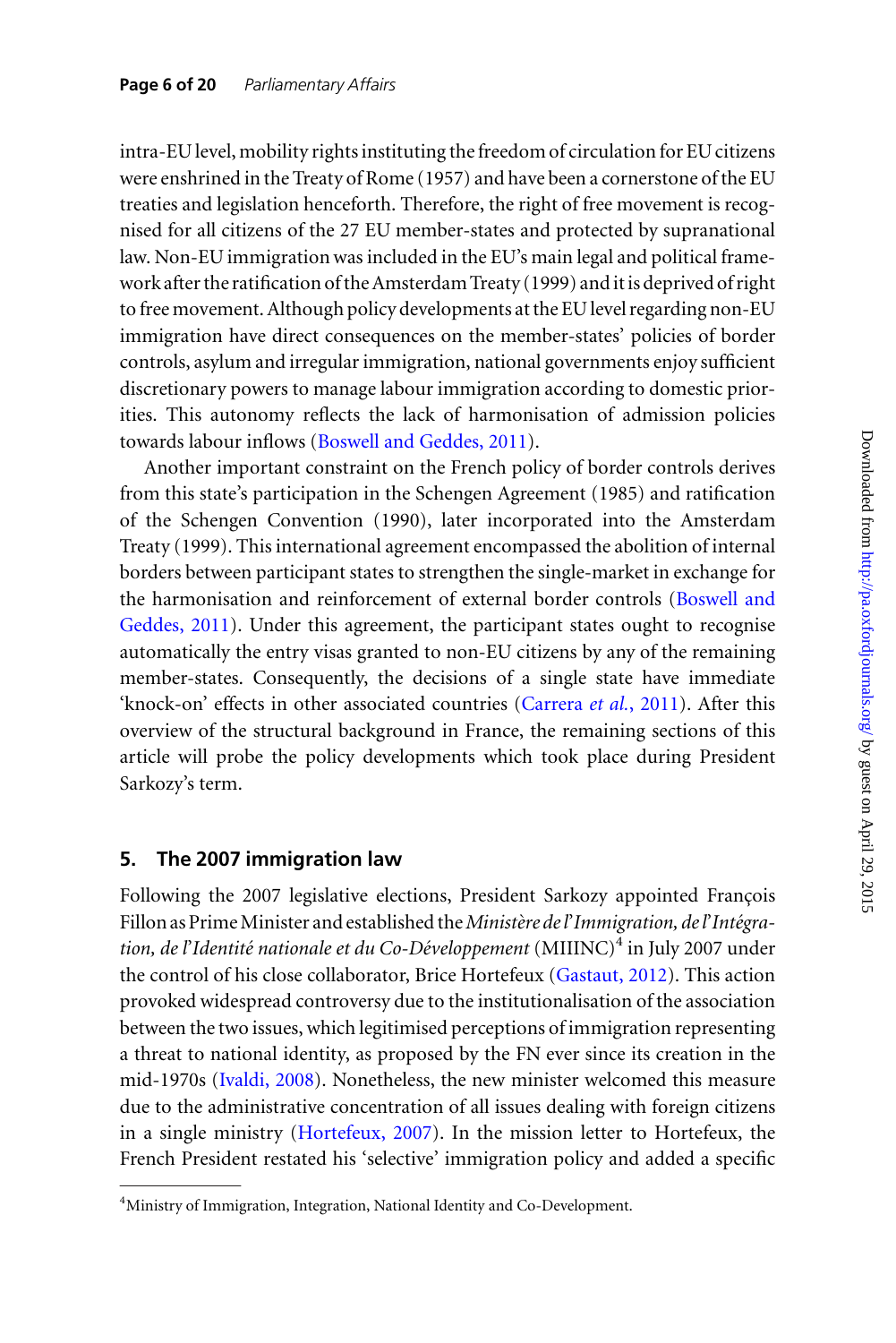<span id="page-6-0"></span>

Figure 1. Authorisations of residence granted by the French state to non-EU citizens between 2003 and 2011 by type of settlement. Source: [SGCICI \(2008, 2012,](#page-19-0) p. 41).

target of increasing the share of labour inflows to 50 per cent of the total of long-term residence authorisations annually granted [\(Sarkozy, 2007\)](#page-19-0). This was a very ambitious target at a time when labour inflows only represented 7 per cent of the total inflows (Figure 1). In order to attain this goal, Hortefeux presented the 2007 immigration law to the National Assembly.

This new legislation implemented the Carte de Competences et Talents (Card of Competences and Skills, CCT), an entry visa for HSI that granted access to longterm settlement and family reunion according to the geographic origin of candi-dates, to prevent the 'brain-drain' effect [\(Carvalho, 2014](#page-17-0)).<sup>5</sup> Access to this labour visa was dependent on the evaluation of a candidate's contribution to France, which left broad discretionary powers to national authorities and limited the autonomy of French employers to hire HSI (Challof and Lemaître, 2009). Consequently, only 1175 immigrants were granted the CCT between 2007 and 2011 ([SGCICI, 2012,](#page-19-0) p. 23). A report elaborated by the UMP Senator, André Ferrand, highlighted the lack of information on the CCT across French embassies and

<sup>&</sup>lt;sup>5</sup>Permanent settlement was denied to citizens from countries with which France plans to sign privileged solidarity and sustainable development partnerships, such as Afghanistan, Algeria, Angola, Benin, Burkina Faso, Burundi, Cambodia, Cameroon, Cape Verde, Central African Republic, Chad, Comoros, Congo, Côte d'Ivoire, Cuba, Democratic Republic of Congo, Djibouti, Dominican Republic, Equatorial Guinea, Eritrea, Ethiopia, Gabon, Gambia, Ghana, Guinea, Guinea-Bissau, Haiti, Kenya, Laos, Lebanon, Liberia, Madagascar, Mali, Mauritania, Morocco, Mozambique, Namibia, Niger, Nigeria, Palestinian Territories, Rwanda, Sao Tome and Principe, Senegal, Sierra Leone, Sudan, Tanzania, Togo, Tunisia, South Africa, Suriname.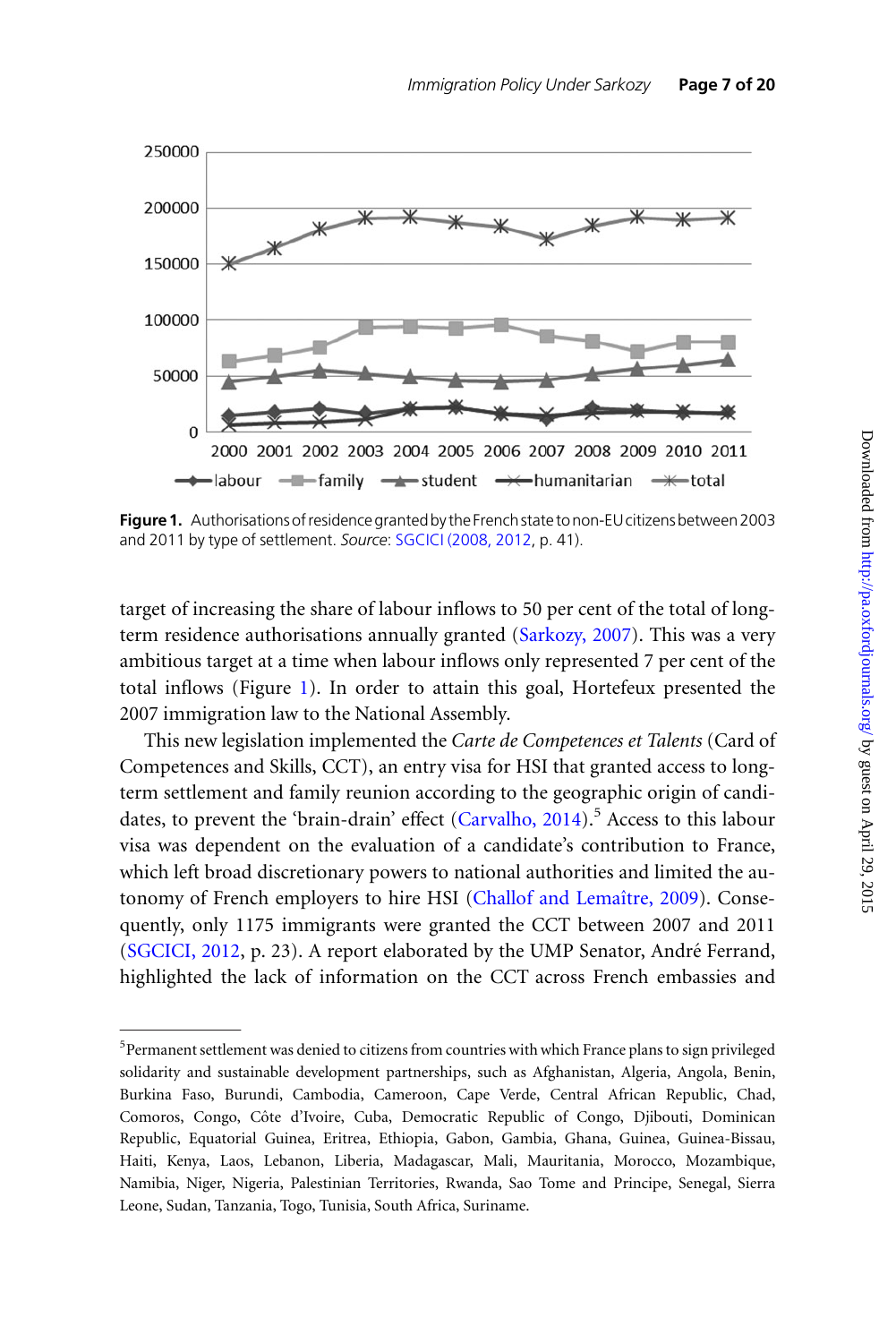recommended the relaxation of access requirements. An initial implementation gap was thus identified by the French Senator on the policy towards HSI due to the inadequate dissemination of the policy output across the French network of diplomatic missions.

Moreover, this document suggested the suppression of the selective criteria according to the geographic origin of candidates, especially to those of Francophone origin to expand the number of candidates [\(Ferrand, 2008,](#page-17-0) p. 65). An important level of incongruence was therefore identified between President Sarkozy's inputs to expand the proportion of 'selected' inflows and the restrictive character of the new entry channel for HSI, leading to the observation of a discursive gap. This political process was extensive to the policy towards unskilled labour inflows, considering the limited range of jobs available to potential candidates. A shortage list published by the French authorities in December 2007 presented 152 occupations available to citizens of the A-8 member-states, <sup>6</sup> while only 30 occupations were available to citizens from non-EU countries ([Lochak and Fouteau,](#page-18-0) [2008](#page-18-0)). Consequently, the 2007 legislation contained very limited effects on the intensity of labour inflows (Figure [1\)](#page-6-0). The discursive policy gaps regarding labour inflows seemed to reflect the contradictory policy intentions of the UMP government, as Hortefeux publicly stated that 'France would remain closed' to inflows and simultaneously 'encourage labour immigration' ([Hortefeux, 2007\)](#page-18-0).

The 2007 immigration law was distinctive for the bureaucratic hindrances placed upon family reunion because diverse integration requirements were introduced as criteria for the admission of candidates (Table [1](#page-8-0)). In addition, the legislator expanded the scope of the Contrat d'accueil et d'insertion (CAI, Contract of Accommodation and Integration) for families settled in the country to enhance the integration of immigrants ([Schain, 2008\)](#page-19-0). The association between immigration with a supposed integration crisis, in particular family inflows, and urban decline was evident in the parliamentary audience of [Hortefeux \(2007\),](#page-18-0) as if newcomers represented a threat to the host society. However, the parliamentary debate of these measures was overshadowed by a controversial amendment proposed by a UMP deputy, Thierry Mariani, regarding the introduction of optional DNAtests on family reunion ([Loyer, 2008\)](#page-18-0). After widespread opposition of left-wing parties and immigrant associations, this proposal was finally dropped by the new immigration minister, Eric Besson, in 2009 due to the legal obstacles placed on its implementa-tion ([Rovan, 2009\)](#page-19-0). Corrections were operated in the asylum system to water down the highly restrictive procedures set in the 2003 asylum law, while restrictive mea-sures were introduced towards irregular immigration (Table [1\)](#page-8-0).

Tackling irregular immigration through the escalation of forced removals was a top priority since Sarkozy's tenures as the Interior Minister before 2007 ([Schain,](#page-19-0)

<sup>6</sup> The Czech Republic, Estonia, Hungary, Latvia, Lithuania, Poland, Slovakia and Slovenia.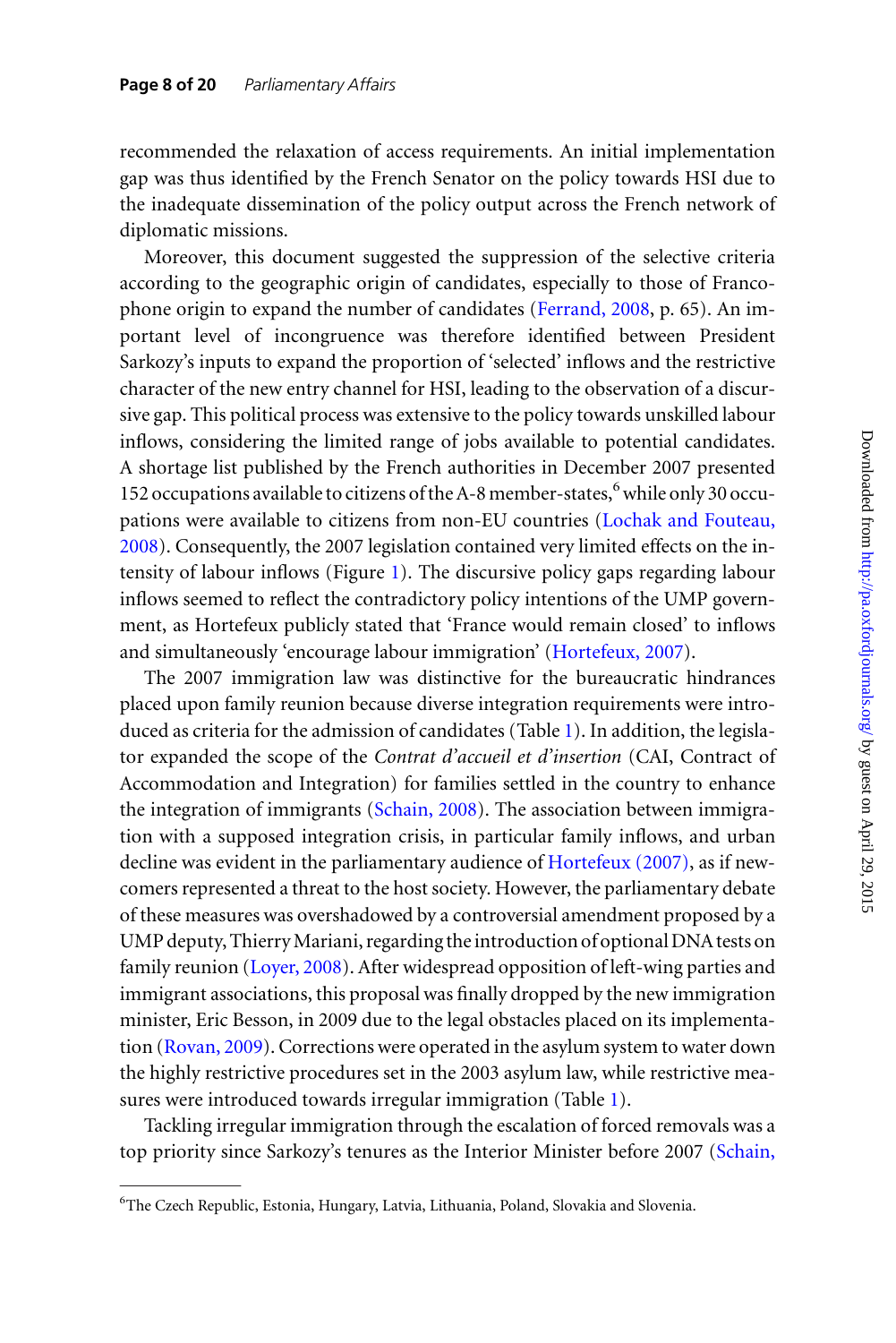| Primary<br>inflows                | <b>Secondary inflows</b>                                                                                                                                                                                                                                                                                                                                           | Asylum                                                                                                                                             | <b>Irregular immigration</b>                                                                                                                                                                                                                                                                                                                                                                                 |
|-----------------------------------|--------------------------------------------------------------------------------------------------------------------------------------------------------------------------------------------------------------------------------------------------------------------------------------------------------------------------------------------------------------------|----------------------------------------------------------------------------------------------------------------------------------------------------|--------------------------------------------------------------------------------------------------------------------------------------------------------------------------------------------------------------------------------------------------------------------------------------------------------------------------------------------------------------------------------------------------------------|
| Turns the<br>CCT oper-<br>ational | Candidates for family<br>reunion must prove<br>knowledge of French lan-<br>guage and Republican<br>values; increase of finan-<br>cial requirements<br>demanded on immigrant<br>access to family reunion.<br>Imposition of CAI for<br>families, with one-year<br>validity. Infringement can<br>entail the suspension of<br>renewal of authorisation<br>of residence | Introduces the right of<br>asylum seekers to<br>appeal against denial of<br>entry; delegates man-<br>agement of the asylum<br>system to the MIIINC | Authorises regularisation of<br>irregular immigrants in<br>areas affected by labour<br>market bottlenecks upon<br>proof of regular work con-<br>tract; exceptional regulari-<br>sations of irregular<br>immigrants restricted to<br>humanitarian reasons only.<br>Any person who provides<br>direct or indirect assistance<br>to irregular immigrants can<br>be punished by up to five<br>years imprisonment |

<span id="page-8-0"></span>Table 1 Modifications introduced in immigration policy by French LAW No. 2007-1631 of 20 November, 2007 concerning immigration, integration and asylum

 $2008$ ).<sup>7</sup> This approach persisted during President Sarkozy's term and the rate of forced removals of irregular immigrants climbed from 29,796 in 2008 to 32,912 in 2011 ([SGCICI, 2012,](#page-19-0) p. 74).<sup>8</sup> Notwithstanding this growth, the UMP government announced the goal of 35,000 forced removals for 2012 to demonstrate the executive's emphasis to crack down on this unwanted immigration flow ([Chanine, 2011](#page-17-0)). Recent data indicate that 39,822 immigrants were forcibly removed from the country in 2012 suggesting an important level of policy effectiveness (Johannès, 2014). In 2009, the criminalisation of individuals who provide 'assistance' to irregular immigrants included in the 2007 immigration law (Table 1) became a politicised issue after the national screening of a movie on this topic named 'Welcome'. Immigrant associations launched a campaign against the legal provision named 'délit de solidarité' (crime of solidarity) and demanded its restriction to individuals who profited from irregular immigration ([Chastand,](#page-17-0) [2009](#page-17-0)). This legal provision remained untouched and became a symbol of President Sarkozy's commitment to curb irregular immigration.<sup>9</sup>

<sup>&</sup>lt;sup>7</sup>The rate of forced removals expanded dramatically from 10,067 in 2002 to 23,831 in 2006 [\(SGCICI,](#page-19-0) [2012](#page-19-0), p. 74).

 ${}^{8}$ Reflecting the overemphasis on tackling irregular immigration through a security related approach, the national judicial authorities issued 112,010 obligations to leave the French territory in 2007 against 62,233 in 2002 [\(Bancel, 2011](#page-16-0), p. 5).

<sup>9</sup> This legal provision was suppressed by the centre-left Interior Minister Manuel Valls in January 2013 ([Nouvel Observateur](#page-19-0), 2013).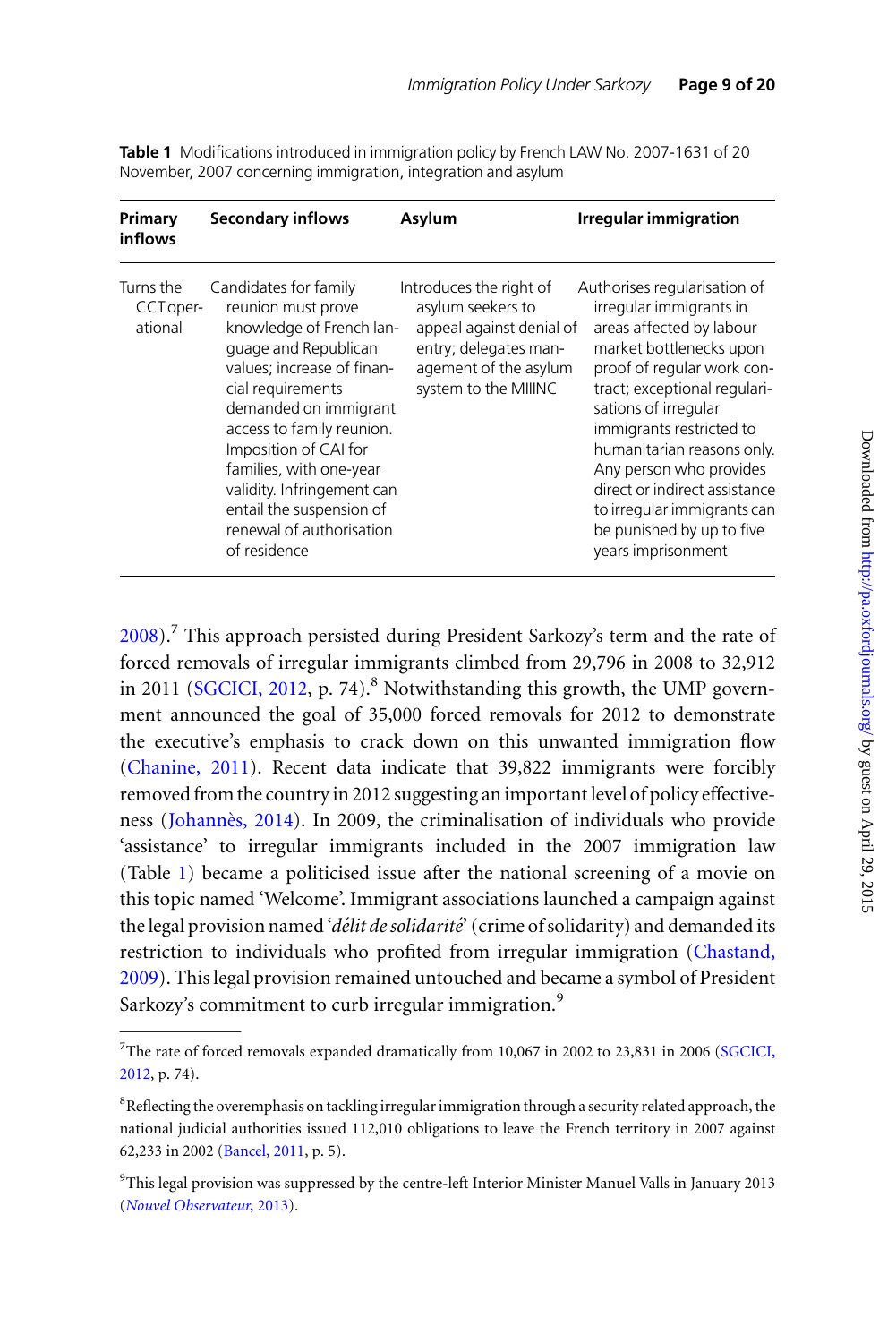Overall, the 2007 immigration law possessed a restrictive character, in particular towards family reunion. Notwithstanding the presence of strong judicial constraints, this legislation contained an important degree of policy effects towards the designated 'unwanted' inflow. Consequently, the intensity of family reunion declined significantly after 2007, reinforcing the trend observed since the enact-ment of the 2006 immigration law (Figure [1](#page-6-0)).<sup>10</sup> Nonetheless, the overall effectiveness of the 2007 immigration law was undermined by the objectives set by President Sarkozy on labour inflows and the outcomes of the implementation stage by 2011 (Figure [1\)](#page-6-0). This trend was associated mostly with a discursive gap and, to a lesser extent, with an implementation gap. The ambiguous character of the policy inputs of the Immigration Minister suggested the presence of covert interests related to the intense interparty competition between the UMP President and the FN on restraining the intensity of 'unwanted' inflows rather than to expand the intensity of immigration [\(Gastaut, 2012\)](#page-17-0). Attending to Sarkozy's electoral success in 2007, the 'selective' immigration policy can still be perceived as a case of 'words that succeed and policies that fail' ([Edelman, 1973](#page-17-0)). Thus, policy inputs with low levels of effectiveness in practice can, nevertheless, be successful in the electoral arena suggesting that the 2007 policy paradigm may have been driven by covert political objectives.

## 6. The quota system to manage immigration flows

Shortly after the enactment of the 2007 immigration law, President Sarkozy proposed an annual quota system to manage immigration ([Schain, 2008\)](#page-19-0). In the context of an overall reform of the Constitutional text (this process ended in July 2008), the Immigration Minister appointed the Commission sur le cadre constitutionnel de la nouvelle politique d'immigration  $(CCCNPI)^{11}$  under the leadership of the UMP Senator, Pierre Mazeaud. Hortefeux nominated this advisory body to study amendments to the Constitutional text to allow the implementation of immigration quotas according to 'areas of origin of immigration flows' ([CCCNPI,](#page-17-0) [2008](#page-17-0), pp. 3–4). This same objective was restated by the President himself in a speech to the South African Parliament in February 2008. President Sarkozy added that the annual caps 'would include sub-categories of motives for immigration—labour or family reunion', suggesting it would be a policy tool to curb the intensity of the latter 'unwanted' inflow [\(Sarkozy, 2008](#page-19-0)).

<sup>&</sup>lt;sup>10</sup> According to the 2006 immigration law, non-EU citizens 'would only be allowed into the country if they could prove that they had sufficient financial means to support family members and their eligibility for welfare benefits would be greatly reduced.' [\(Marthaler, 2008,](#page-18-0) p. 391).

 $11$ Commission for the Constitutional Reform to Implement a New Immigration Policy.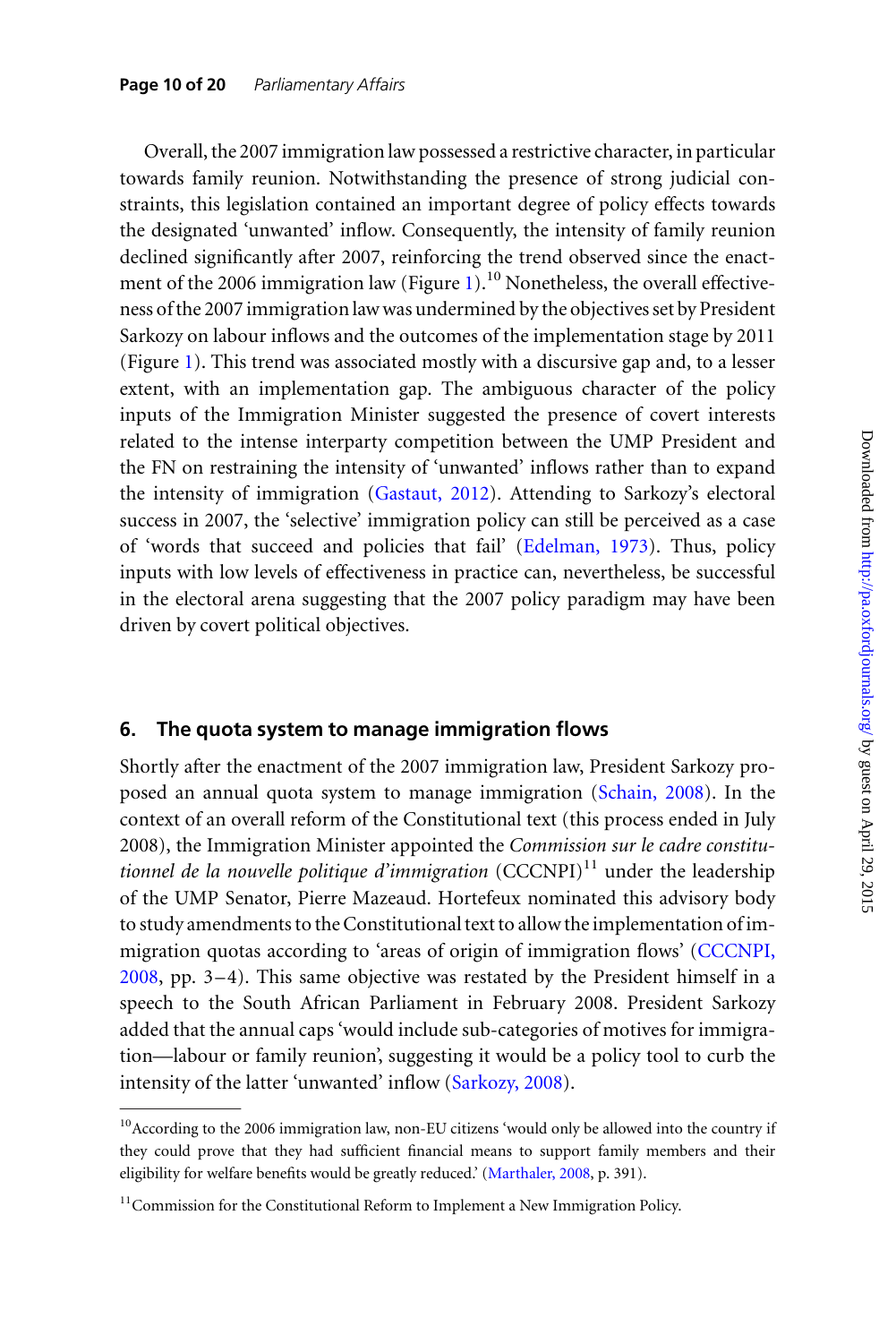The establishment of a hierarchy of inflows based either on geographical criteria or purpose of immigration was pondered by the legislator regardless of the absolute equality imposed by the national Republican paradigm [\(Ivaldi, 2008\)](#page-18-0). However, the CCCNPI rejected the implementation of 'binding immigration quotas' because these would be inefficient in dealing with irregular immigration whilst the French Constitution prevented the application of caps on family reunion ([CCCNPI, 2008](#page-17-0), p. 5). Therefore, the Commission led by a UMP Senator vetoed President Sarkozy's political input and upheld the French Republican paradigm, fostering a discursive policy gap which was associated with the agency of 'partisan veto players' in the French political system. Furthermore, an internal cleavage within the French centre-right party started to emerge over Sarkozy's plans to drop respect of French Republicanism for the imposition of strict immigration control. Considering the past veto of a similar proposal in 2005 by President Chirac ([Schain, 2008\)](#page-19-0), the reinstatement of a quota system contained diminished chances of success but represented a direct engagement with the FN's agenda in order to dispute the ownership, at the electoral level, of opposition to immigration. After this predictable setback, President Sarkozy's agenda on immigration control shifted to the international level.

#### 7. EU migration pact and Return Directive

Benefiting from the Presidency of the EU Council in July 2008, President Sarkozy sought to transpose his domestic agenda to the international level. This strategy succeeded after the promulgation of the EU Pact on Immigration and Asylum signed in October 2008. The document was deprived of legally binding effects but urged member-states to refrain from granting mass amnesties to irregular immigrants and to intensify the removal of these individuals from their territories. However, the French proposal failed to obtain unanimous support because strong opposition from the Spanish centre-left government led to the exclusion of references to bans on mass regularisations or to a compulsory 'contract of integration' ([Dehousse and Menon, 2009](#page-17-0)). Another significant policy development during the French EU presidency involved the enactment of Directive 2008/115/EC on common standards and procedures to remove irregular immigrants known as the 'return directive' ([Baldaccini, 2010](#page-16-0)).

This document authorised the extension of the detention period of irregular immigrants to up to 18 months (an initial period of six months, which can be extended by 12 months in exceptional cases); the detainment of immigrant families and dependents; and introduced a five-year entry ban for immigrants subjected to a removal order [\(Boswell and Geddes, 2011](#page-17-0)). The 'return directive' reflected the overemphasis on tackling irregular immigration through the escalation of forced removals that was observed in France since Sarkozy's tenures as Interior Minister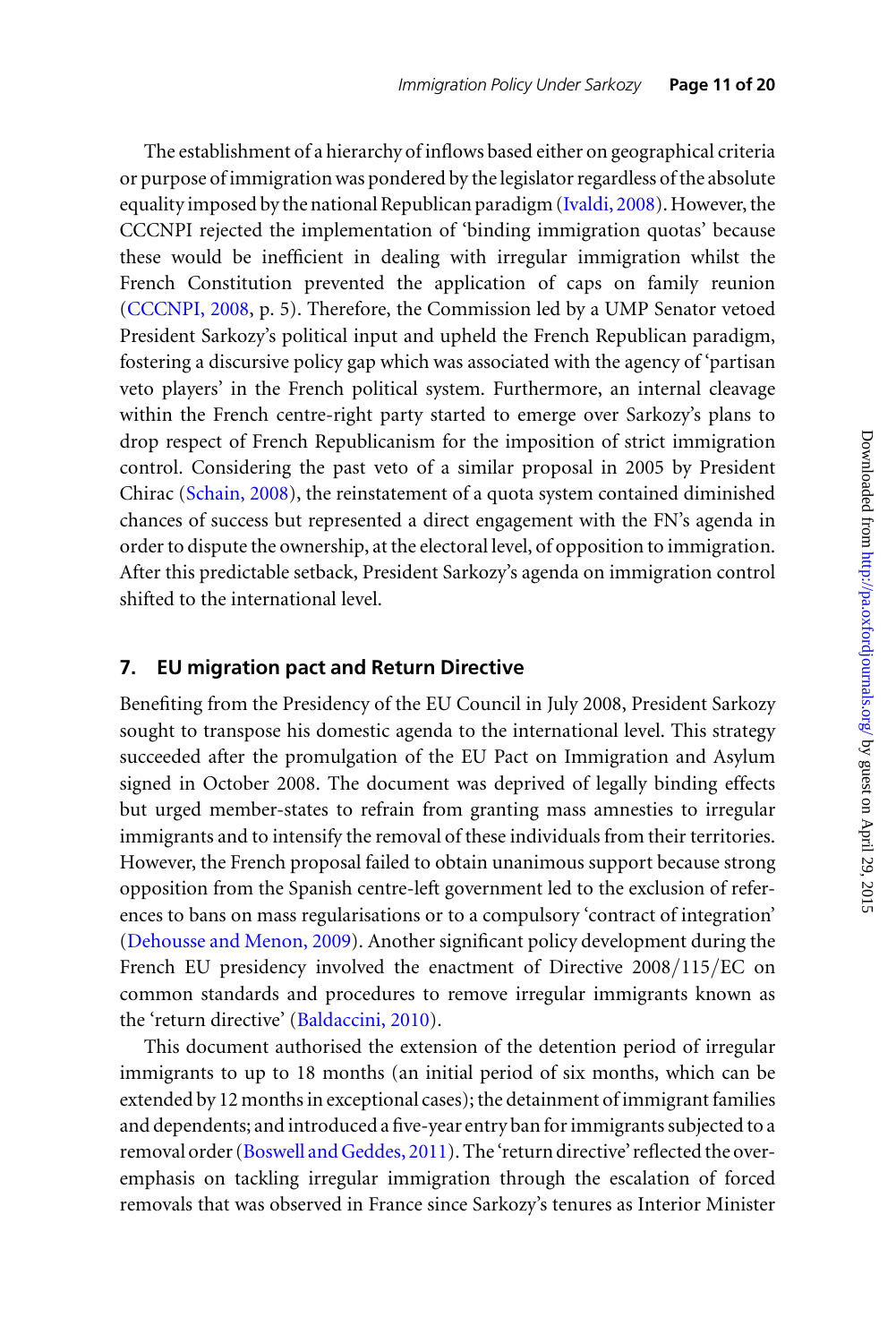([Weil, 2009](#page-19-0)). This action can also be interpreted as 'venue shopping' because it prevented potential vetoes on the enactment of repressive measures towards irregular immigration at the domestic level [\(Guiraudon, 2000](#page-17-0)).<sup>12</sup> The latter policy developments materialised President Sarkozy's electoral pledges at the 2007 elections, which helped to mobilise the far right electorate [\(Thomas, 2009\)](#page-19-0), but the political capital accumulated at the EU level faded in 2010, as is seen in the following section.

## 8. The Roma affair

Immigration rose to the top of the French political agenda, following clashes in Saint Agnain (Loire-et-Cher department) between police officers and members of the Roma community (of national and foreign origin) on 12 July 2010. In the aftermath of this event, President Sarkozy organised an emergency meeting with the Interior and Immigration ministers to discuss the 'removal of illegal camps' of Roma and Traveller communities and the deportation of immigrants living in them, especially those of Bulgarian and Romanian origin ([Le Monde](#page-18-0), 2010a). A circulaire (governmental decree) was issued by the Interior Minister stating that: 'the President of the Republic set precise objectives on 28th July for the closure of illegal camps: 300 illegal camps or settlements will be closed within three months, among which Roma camps are a priority.' Two weeks later, Hortefeux added that 'in total, around 700 Roma will be accompanied to their countries of origin' ([Le Monde](#page-18-0), 2010b). These policy inputs and outputs fuelled the politicisation of intra-EU immigration and represented the stigmatisation of an ethnic community as a threat to national sovereignty, disregarding the French Republican paradigm and the EU conventions ([Maccanico, 2010\)](#page-18-0).

The response from EU institutions was swift and hostile, as well as the protests by the Romanian government. A resolution demanding the immediate suspension of deportations was approved by the European Parliament while the newly appointed EU Justice Commissioner, Vivane Reding, compared the developments in France to events observed during the Second World War [\(Gastaut, 2012](#page-17-0)). The French government initially rejected the political sanctions from Brussels, leading to a heated exchange between the President of the EU commission, Durão Barroso, and President Sarkozy at a meeting of the European Council ([Dehousse, 2011,](#page-17-0) p. 161). Furthermore, strong divisions within the cabinet surfaced after the Foreign Minister, Bernard Kouchner, pondered his resignation, whilst Fillon admitted his 'divergences'

<sup>&</sup>lt;sup>12</sup>In 2011, the Presidential adviser on immigration Maximme Tandonnet complained in his blog about the decision of the Council of State to block the forced removal of irregular immigrants according to the return directive until the enactment of these provisions in the national immigration law [\(Tandonnet,](#page-19-0) [2011](#page-19-0)).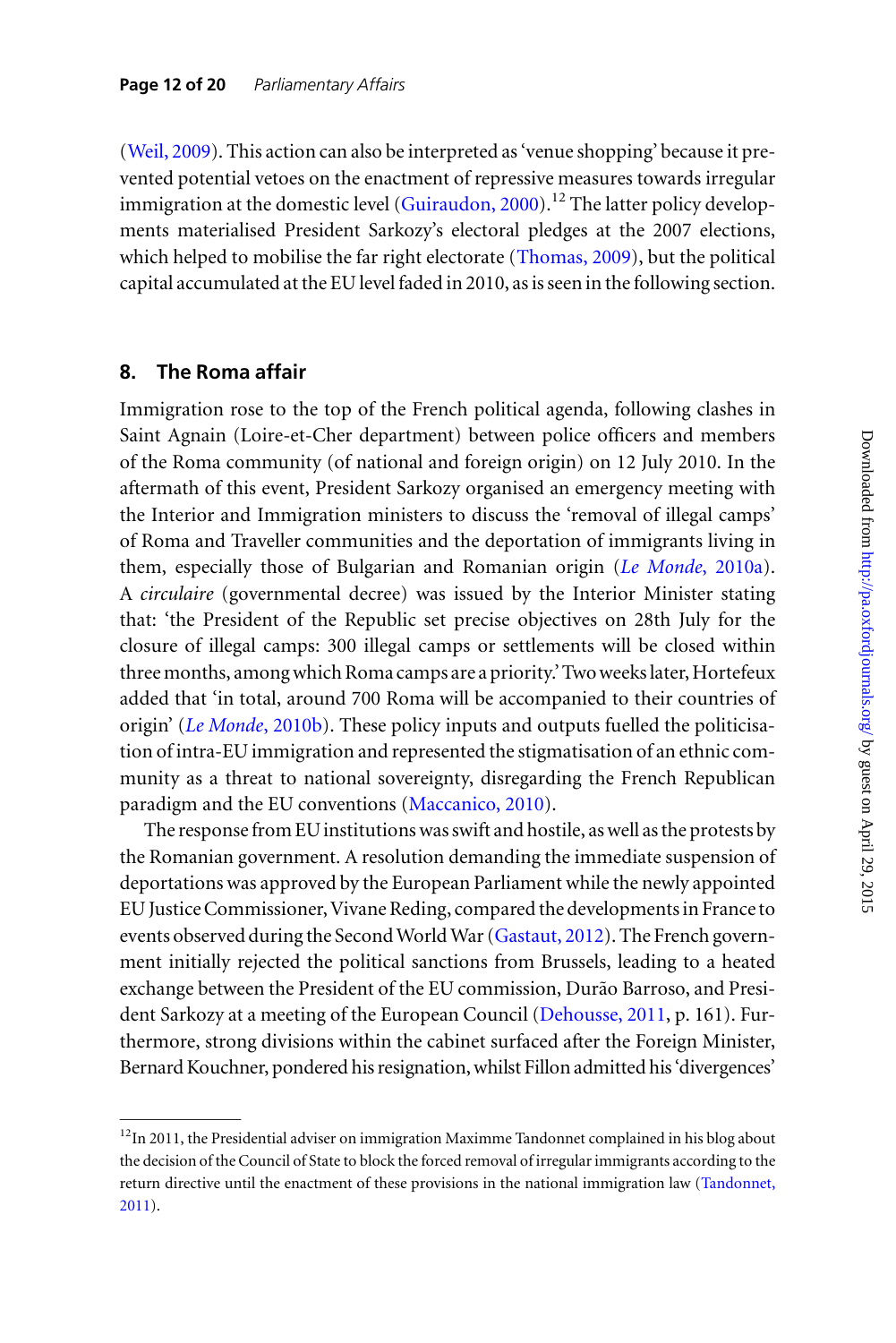with the French President ([Euractiv, 2010](#page-17-0)).<sup>13</sup> In face of intense domestic and international pressure, the French government was forced to amend the circulaire and halt the enforcement of forced removals of EU citizens. Consequently, an implementation gap was identified in this policy process that was associated with the aforementioned endogenous and exogenous political factors.

Three weeks after the clashes, President Sarkozy made a tough speech on law and order at Grenoble, including the specific proposal 'to strip French nationality from anyone of foreign origin who attacked a police officer or anyone employed by the [French] state' [\(Sarkozy, 2010](#page-19-0)). Therefore, the French citizens of foreign origin were associated with issues of national security by the French President, whose proposal would establish the judicial distinction of French citizens into two categories ([Bancel, 2011](#page-16-0)). This policy input was incorporated in the legislative proposal $14$  to amend the 2007 immigration law presented by Besson in March 2010. However, President Sarkozy's political input attracted widespread opposition from French left-wing parties because of the instrumental use of French nationality for political purposes and the challenge posed to the French Republican paradigm. Moreover, Sarkozy's proposals on French nationality alienated sections of the UMP parliamentary group and coincided with another drop in his political approval ratings ([Belot, 2011](#page-16-0)).

Months after failing to enforce the large-scale forced removals of EU citizens of Roma origin, President Sarkozy abolished the MIIINC, and the French immigration policy was placed under the supervision of the Interior Minister (same as before 2007), a post held by Hortefeux, at the time, until his replacement by Claude Guéant in February 2011 ([Le Monde](#page-18-0), 2010c). Public polls indicated that 66.8 per cent of the respondents supported the U-turn from a cornerstone of the 2007 electoral campaign, suggesting that the MIINIC's efficacy failed to be consen-sual across the French electorate (OBEA/[INFRAFORCES](#page-19-0), 2010). This policy input proved to be more effective at the electoral level in 2007 than in practice throughout President Sarkozy's term, like the 'selective' immigration policy paradigm. An additional setback to President Sarkozy's agenda was observed after the legal provisions related to thewithdrawal ofFrench nationality were vetoed by the Senate (182votesin favour of the suppression of these measures and 156 votes against) in March 2011.

Notwithstanding the approval of these measures by the Council of State and the National Assembly, the UMP executive failed to obtain the support of the upper

<sup>&</sup>lt;sup>13</sup>In May 2013, François Fillon detached himself from the former President's legacy by stating that: 'Nicolas Sarkozy thinks that we should tackle the FN because it challenges the right. I think that the FN should be tackled because this party is outside the Republican pact' ([Le Monde](#page-18-0), 2013).

<sup>&</sup>lt;sup>14</sup>The legal provision included in the proposal of the new immigration law would enable the French state to remove French nationality from citizens who were naturalised in the previous 10 years and had been judicially sentenced to imprisonment for a period of five years or more.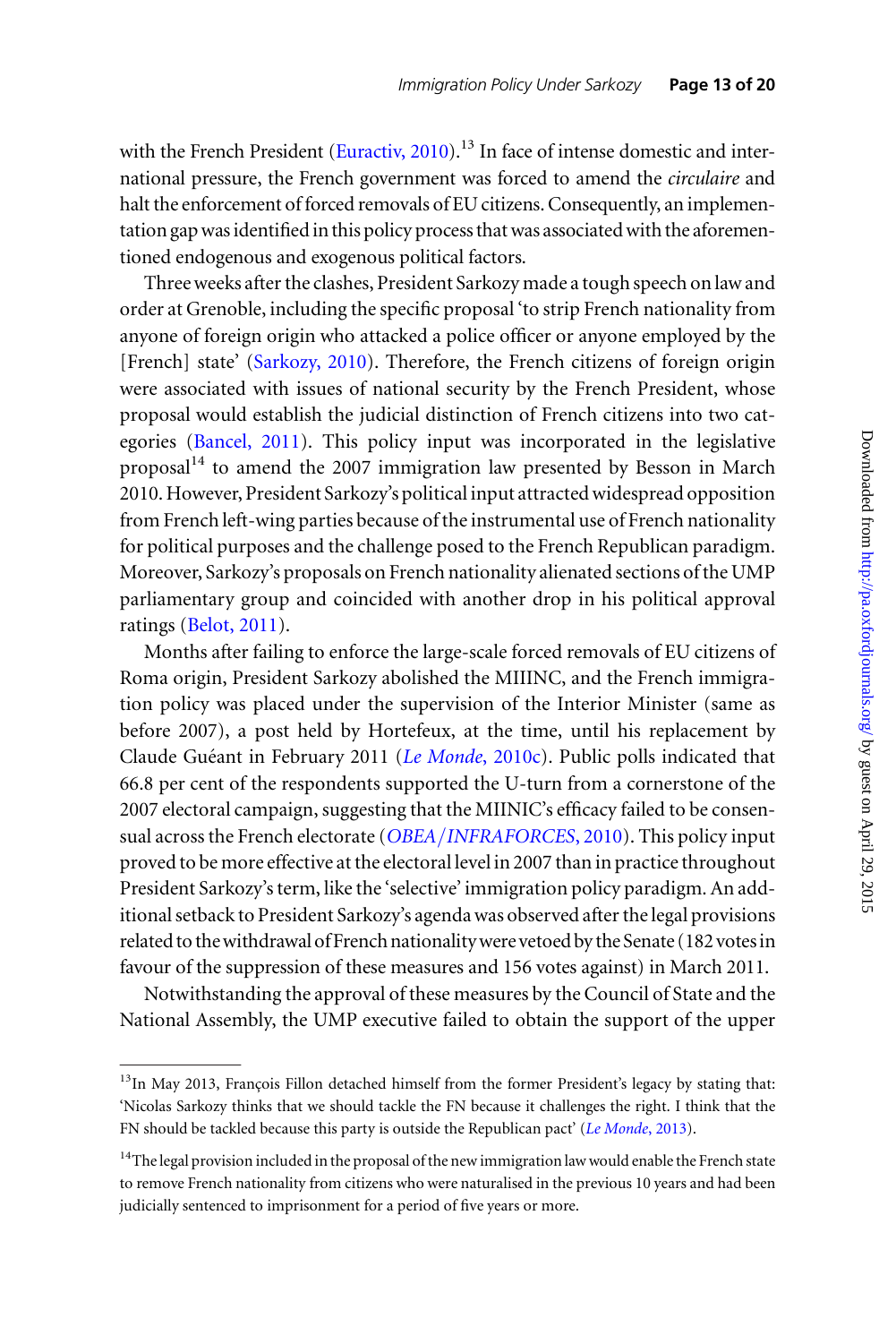house of parliament due to the lack of a full majority in the Senate. The request for the suppression of President Sarkozy's political inputs was voted favourably by all left-wing parties plus the centrist group—l'Union du Centre ([Le Monde](#page-18-0), 2011c). Consequently, President Sarkozy was forced to drop his proposals on the revocation of French nationality. The final text of the 2011 immigration law included the new EU 'Blue Card' scheme for HSI and expanded the repressive components of the legislation, especially towards irregular immigration, following the integration of the 'Return directive' [\(Lochak, 2011](#page-18-0)).<sup>15</sup> Demonstrating the politicization of intra-EU immigration, the UMP government introduced three amendments to facilitate the forced removal of EU citizens in case of widespread abuse of right to freedom of circulation ([Besson, 2010](#page-16-0)).

# 9. Policy shift and the Arab spring

Shortly after the promulgation of the 2011 immigration law, the French Interior Minister Guéant announced a new policy shift: 'today there are about 200,000 additional foreigners (per year) who are allowed to settle in France ... . My objective is to reduce that number by 20,000, this is to change from 200,000 to 180,000' ( $Le$ Monde[, 2011a](#page-18-0)). The new policy paradigm was justified by President Sarkozy on grounds of 'common sense' because of the high level of unemployment among French nationals and foreign citizens in the context of the sovereign debt crisis ([Le Monde](#page-18-0), 2011b). Consequently, the former policy paradigm of 'selective' immigration was dropped by the French executive in another U-turn on pledges of the 2007 electoral campaign. Attending to the low level of effectiveness of the 2007 legislation, new and feasible political objectives with an overt restrictive character were announced before the 2012 presidential elections. An indication of this policy shift was the reduction in the number of jobs (from 30 to 15) included in the shortage list available for non-EU immigrants issued in 2011 ([Le Monde](#page-18-0), [2011b](#page-18-0)).

Furthermore, a circulaire issued by the Interior Minister in late May 2011 deprived foreign students of a temporary residence authorisation after the end of their studies in France, which was named as the 'Guéant Circulaire'. The French executive sought to curb the intensity of the second most dominant inflow into

<sup>&</sup>lt;sup>15</sup>On labour inflows, the legislation: established the Blue-Card for HSI; authorised forced removal of EU citizens who abuse the right of freedom of circulation, in case they constitute a burden on the welfare system, or if arrested for threatening public order. On irregular immigration, the legislation: expanded sanctions on employers of irregular immigrants; increased sanctions on marriages of convenience, punished with imprisonment up to seven years; established a ban of three to five years on irregular immigrants with a removal order; reformed procedures on forced removal of irregular immigrants; extended the detention limit of irregular immigrants from 32 to 45 days; enabled the creation of transit areas anywhere in the country.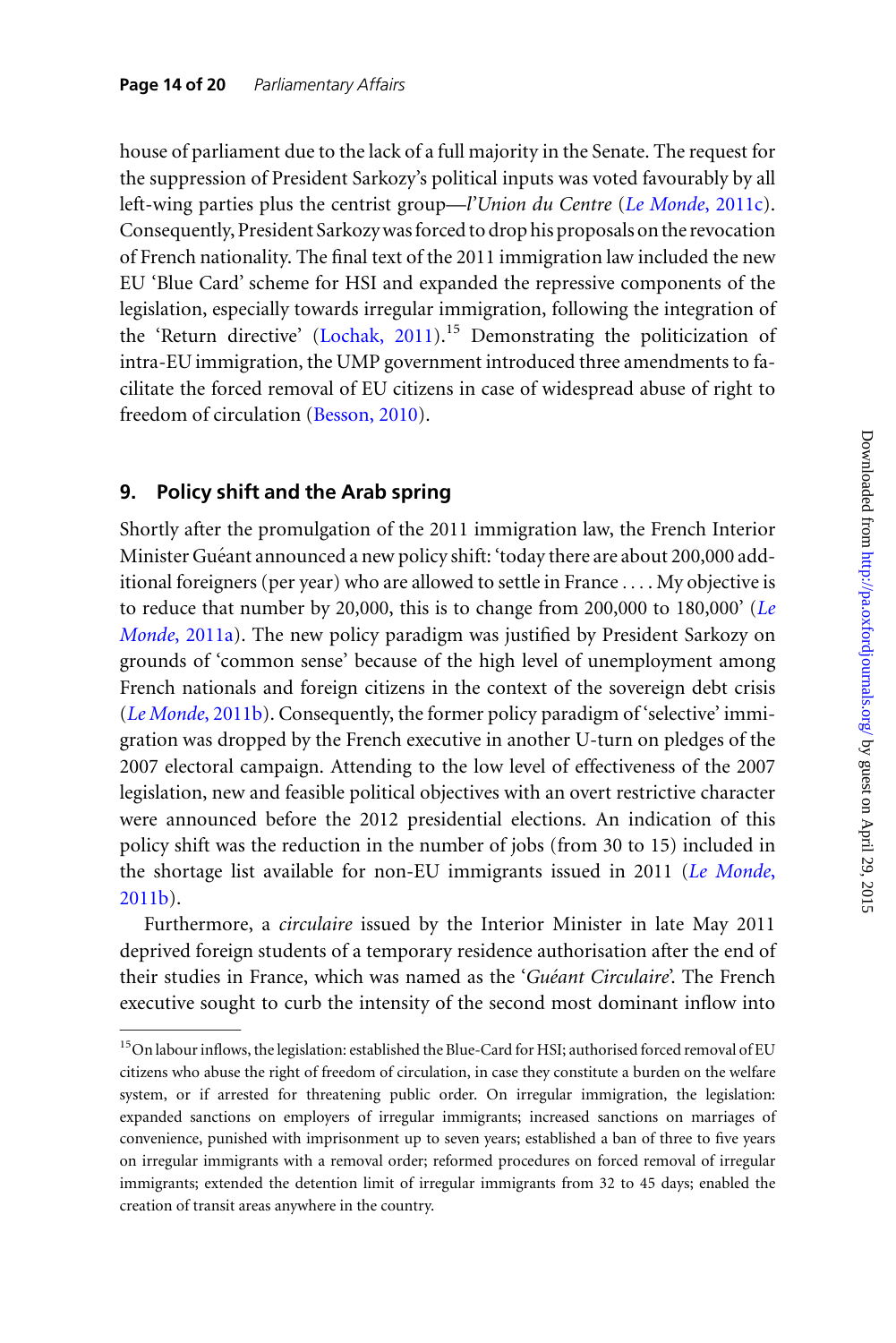France by preventing students from settling in the country (Figure [1\)](#page-6-0). Against President Sarkozy's initial emphasis on 'selected' immigration, this policy output represented the waste of human capital and could increase the contingent of irregular immigrants in France. Once again, the governmental agenda met widespread public criticism at the domestic level, including the UMP Minister for Higher Education, Valérie Pécresse and the former UMP Prime Minister, Jean Pierre Raffarin.<sup>16</sup> In the face of cabinet divisions and intra-party skirmishes, Guéant was forced to amend the *circulaire* and authorised the grant of temporary residence authorisations for candidates who possessed at least a Master's qualification ([Floc'h,](#page-17-0) [2012](#page-17-0)).17 After the observation of another setback on French immigration policy due to the intervention of endogenous political factors, the policy efficacy of the new policy paradigm would be severely undermined by unexpected exogenous factors.

In the early 2010s, the political uprisings in North African countries provoked significant immigration flows on to southern European shores, especially into Italy and Malta. By the summer of 2011, around 25,000 immigrants of mainly Tunisian and Libyan origin entered Italy. Within this context, Italy signed an agreement with Tunisia exchanging cooperation on border controls and automatic deportation of new arrivals for the concession of temporary residence authorisations to the Tunisian citizens already in Italy. This decision possessed automatic knock-on effects in the remaining member-states because Italy is a full member of the Schengen Agreement [\(Carrera](#page-17-0) et al., 2011). Thereby, the Italian government sought to promote the mobility of the Tunisian immigrants, and many of them moved to France supported by the migratory networks between the two countries, reflecting past colonial ties. Following the French Interior Minister's new policy input, the UMP government reintroduced entry controls at the railway border with Italy on 8th April to demonstrate its commitment to restrain 'unwanted inflows' and demanded urgent reform of the Schengen Convention.

Nonetheless, France's unilateral closure of the border overstrained the right of members of the Schengen Agreement to suspend the freedom of circulation of indi-viduals with a regular status under exceptional circumstances ([Carrera](#page-17-0) et al., 2011). The Italian government protested vehemently, and this international incident was watered down after a bilateral summit in April 2011. At this event, the French government exchanged the recognition of residence authorisations issued by Italy for this country's support for the proposed reform of the Schengen Convention.

<sup>&</sup>lt;sup>16</sup>In her autobiography, Pécresse characterised the 'Guéant circulaire' as a 'deep political mistake' and recognised meeting the Interior Minister on different occasions to demand the amendment of the governmental decree before its publication ([Jaigu, 2013](#page-18-0)).

<sup>&</sup>lt;sup>17</sup>This governmental decree was suppressed by the Socialist Interior Minister in May 2012 ([Le Monde](#page-18-0), [2012](#page-18-0)).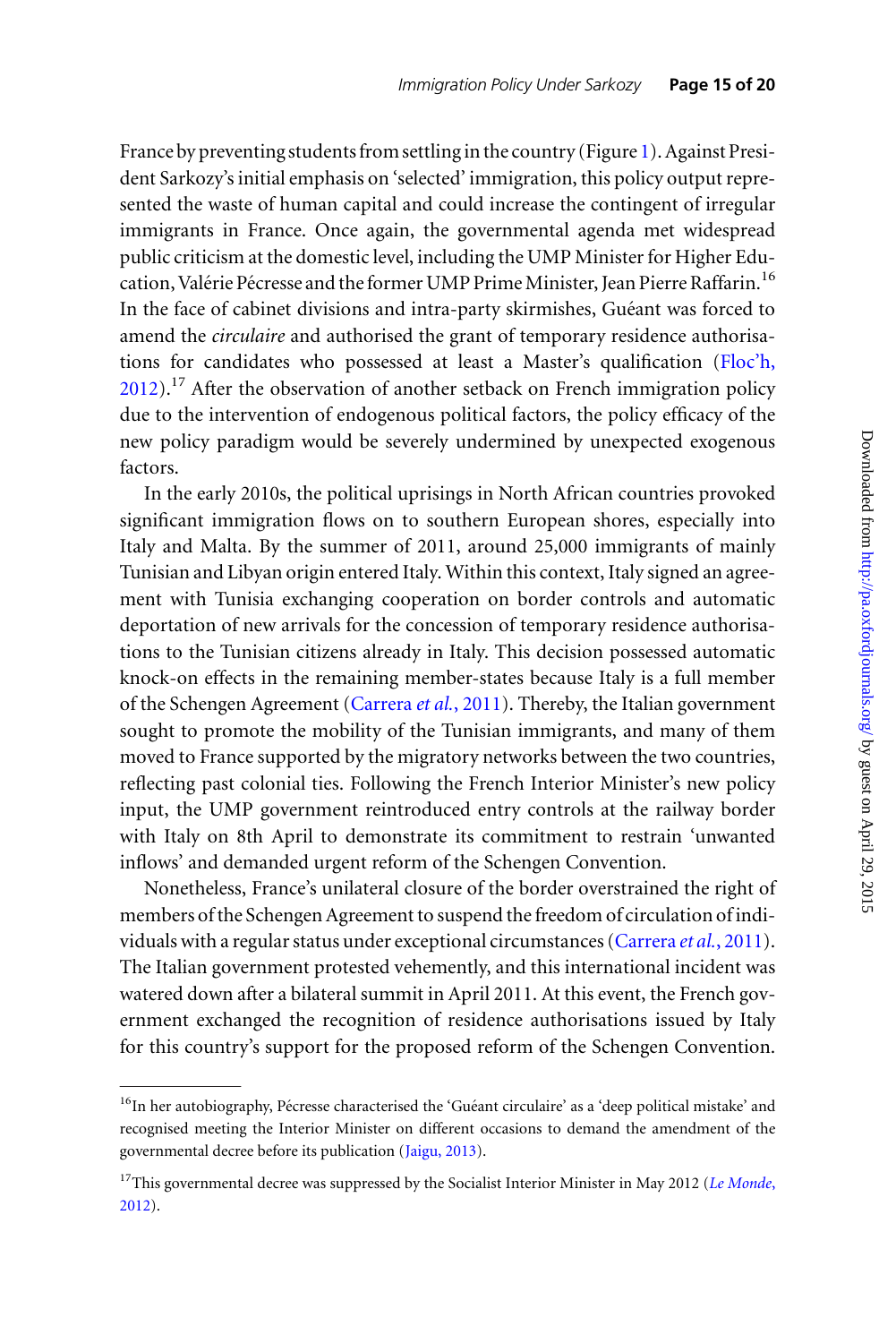The French Interior Minister claimed that the Tunisian immigrants who failed to fulfil the requirements included in the Schengen Convention would be deported to Italy (Libération, 2011). Therefore, the French government was forced to recognise its international compromises leading to a gap between the policy output and its actual implementation. This trend confirms that implementation gaps can also be the outcome of the country's compromises at the international level, like it was the case of the Roma affair in 2010. Lastly, the effects of the Arab spring on immigration into France highlight that unexpected exogenous events can undermine the efficacy of restrictive policy paradigms.

# 10. Conclusions

This investigation suggested that President Sarkozy's agenda on immigration policy was successful at the EU level with the signature of the European Pact on immigration and the Return Directive, as well as regarding the increasing rate of forced removals of irregular immigrants observed throughout the term. Challenging the theses that interpret states' ability to control immigration as diminished, the French 2007 immigration law seemed to have important effects on curbing the intensity of family reunion in the short term. Notwithstanding past judicial protection, the French immigration policy accomplished a significant level of effectiveness against this 'unwanted' inflow. This trend suggests that policy-makers can learn from past events and devise new strategies to circumvent the legal hindrances placed upon their objectives to restrain inflows rather than be deprived of autonomy due to past policy decisions or vetoes. Still, the overall effectiveness of the 2007 legislation was undermined by the low intensity of labour inflows, far below the threshold set by the French President. The low degree of policy effectiveness of the 'selective' policy paradigm was associated with a discursive gap in the policy towards labour inflows.

Additional policy gaps were highlighted by this investigation, as discursive gaps were identified in the Sarkozy's proposal of a quota system in 2007 and in the 2011 immigration law. This research suggested that discursive gaps can be caused by the presence of covert political interests related to intense interparty competition on immigration, having led the legislator to overlook the feasibility of political inputs intended to mobilise the electorate. Implementation gaps were identified in the Roma Circulaire, the Guéant Circulaire on non-EU students and in the policy towards HSI. Lastly, the overall efficacy of the restrictive policy paradigm in 2011 was potentially challenged by the Arab Spring. By the end of the term, two U-turns on the electoral pledges presented in 2007 were observed with the suppression of the MIIINC in 2010 and the policy shift in 2011. These events suggest that policy inputs which proved effective at the polls may not accomplish the desired objectives throughout the implementation stages.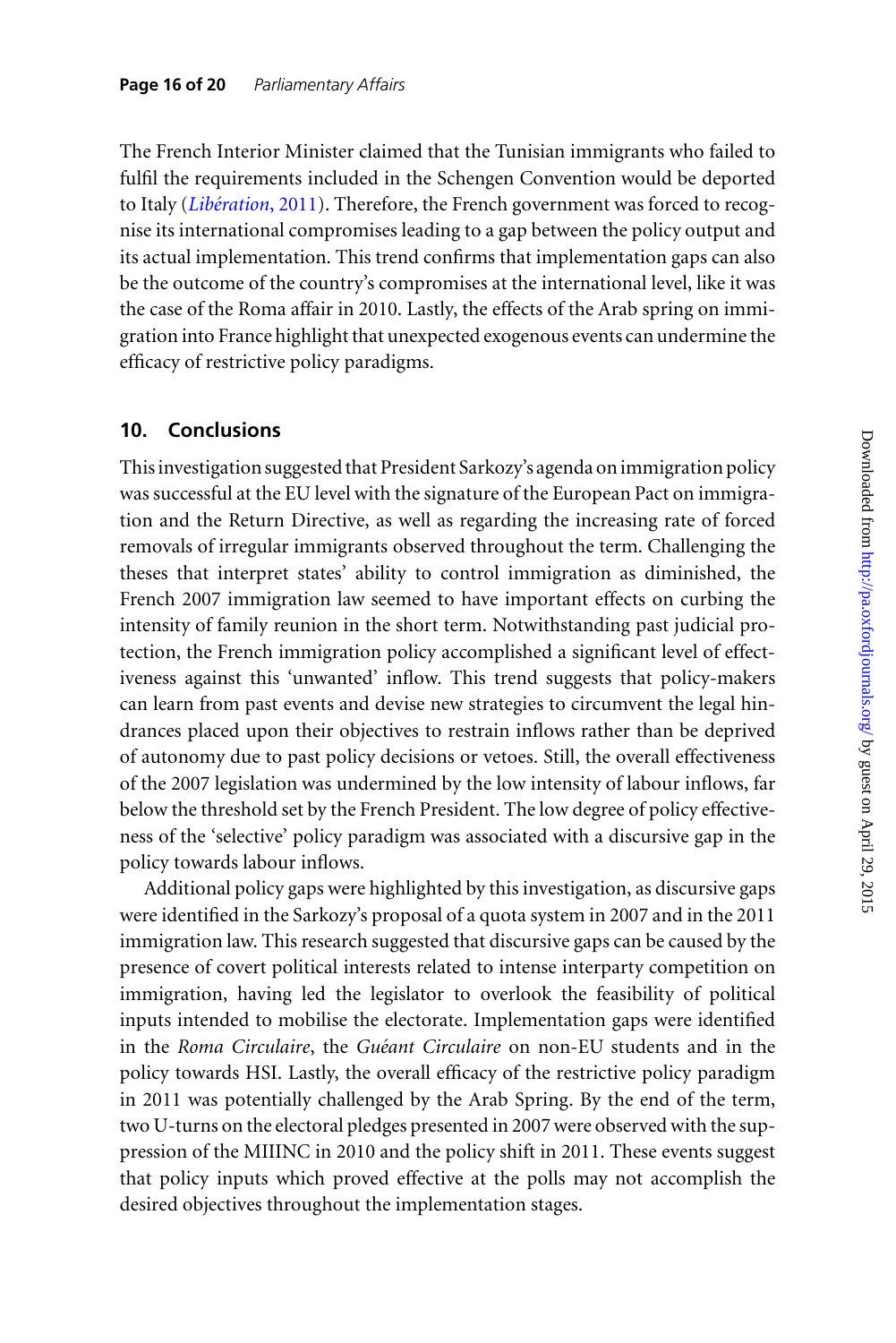<span id="page-16-0"></span>Consequently, researchers focusing on the effectiveness of immigration policy should recognise that political inputs can be driven by symbolic politics involving the mobilisation of particular sections of the electorate, as was the case with President Sarkozy's strategy towards the FN's electorate, in spite of the diminished feasibility of the proposed policies. Unlike in the past, this research associated most of the identified discursive and implementation gaps with the agency of endogenous political actors. 'Partisan veto players' within the French Senate played a prominent role in explaining President Sarkozy's difficulties to turn his direct policy inputs into written legislation, whilst the cabinet divisions enhanced the observation of the implementation gaps. Consequently, these factors should be included within the range of explanatory factors behind policy gaps to prevent the risk of providing an inaccurate analysis of the policy process. Furthermore, the embedded liberal thesis should acknowledge the importance of the checks and balances posed by the different political systems on the executive branch, other than judicial powers. The agency of 'institutional' or 'partisan' veto players should be considered as another source of 'self-inflicted constraint' on the range of options to manage inflows in liberal democracies.

#### Acknowledgements

The author is very grateful for the comments provided by anonymous reviewers.

#### Funding

Financial support was received from the Portuguese Foundation of Science and Technology, grant reference: SFRH/BPD/95831/2013.

## References

- Baldaccini, A. (2010) 'The Directive on Return: Principles and Protests', Refugee Survey Quarterly, 28, 114–138.
- Bale, T. (2008) 'Immigration and Integration Policy in Europe: Why Politics—and the Centre-Right—Matter', Journal of European Public Policy, 15, 315–330.
- Bancel, N. (2011) 'La brèche. Vers la la radicalisation des discours publics?', Mouvements, 1, 13–48.
- Belot, C. (2011) 'Gouvérner par les sondages'. In Maillard, J. and Surel, Y. (eds) Les politiques publiques sous Sarkozy, Paris, Sciences Po, pp. 71–90.
- Besson, E. (2010, March 31) 'Audition, de M. Éric Besson, ministre de l'immigration, de l'intégration, de l'identité nationale et du développement solidaire, sur le projet de loi relatif à l'immigration, à l'intégration et à la nationalité', Paris.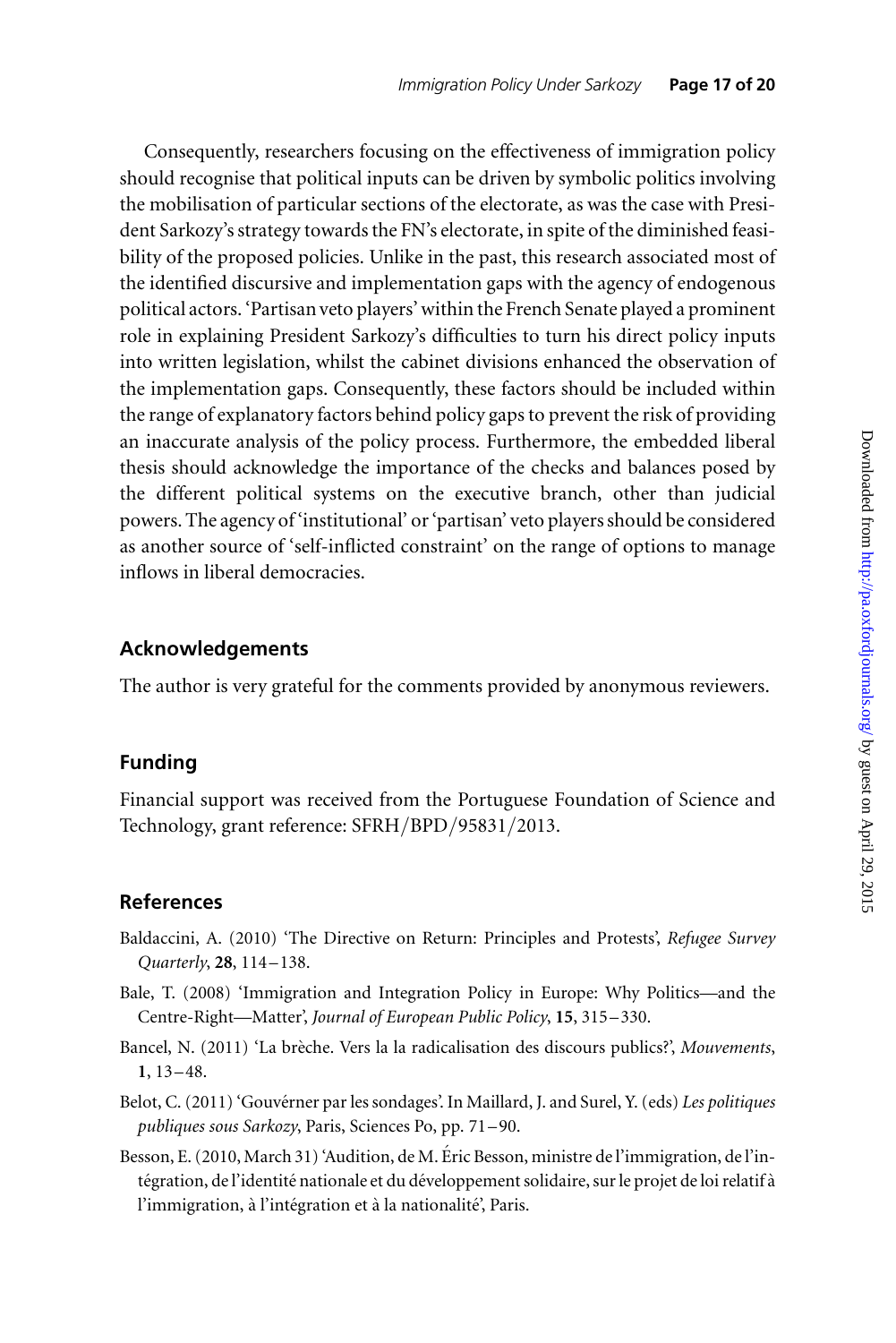- <span id="page-17-0"></span>Boswell, C. and Geddes, A. (2011) Migration and Mobility in the European Union, London, Palgrave Macmillan.
- Brady, H. and Collier, D. (2010) Rethinking Social Inquiry: Diverse Tools, Shared Standards, Plymouth, Rowman and Littlefield Publishers.
- Carrera, S., Guild, E., Merlino, M. and Parkin, J. (2011, April) 'A Race Against Solidarity. The Schengen Regime and the Franco-Italian Affair', CEPS Paper in Liberty and Security in Europe, pp.  $1-30$ .
- Carvalho, J. (2013)Impact of Extreme Right Parties on Immigration Policy: Comparing Britain, France and Italy, Oxon: Routledge.
- Carvalho, J. (2014) 'British and French policies towards high-skilled immigration during the 2000s: policy outplays politics or politics trumps policy?', Ethnic and Racial Studies, 37, 2361–2378.
- CCCNPI (2008, July) 'Pour une politique d'immigration transparente, Simple et Solidaire'.
- Chaloff, J. and Lemaître, G. (2009) 'Managing Highly-Skilled Labour Migration: A Comparative Analysis of Migration Policies and Challenges in OECD Countries', OECD Social, Employment and Migration Working Papers, 79, 1–55. OECD Publishing.
- Chanine, M. (2011, August) 'Guéant, Expulsions et élucubrations', Libération, 12.
- Chastand, J. M. (2009, November 20) 'Le délit de solidarité aux sans-papiers existe-t-il?', Le Monde.
- Czaika, M. and de Haas, H. (2013) Population and Development Review, 39, 487–587.
- Dehousse, R. (2011) 'Nicolas Sarkozy l'Européen'. In Maillard, J. and Surel, Y. (eds) Les politiques publiques sous Sarkozy, Paris, Sciences Po, pp. 153–166.
- Dehousse, R. and Menon, A. (2009) 'The French Presidency', Journal of Common Market Studies, 47, 99–111.
- Ferrand, A. (2008, 25 juin) Rapport d'information au nom de la commission des Finances, du contrôle budgétaire et des comptes économiques de la Nation sur les administrations chargées de l'immigration économique, Paris, Sénat.
- FN (2001) '300 Mesures Pour La Renaissance De La France'.
- Edelman, M. (1973) Political Language: Words That Succeed and Policies That Fail, New York, Academic Press.
- Euractiv (2010, August 31) 'Roma Controversy Rocks French Cabinet'.
- Floc'h, B. (2012, January 4) 'Claude Guéant présente une circulaire atténue sur les étudiants étrangers', Le Monde.
- Gastaut, Y. (2012) 'The Immigration Question: Mainspring of Sarkozy's Presidency', Contemporary French and Francophone Studies, 16, 333–346.
- Guiraudon, V. (2000) 'European Integration and Migration Policy: Vertical Policy-Making as Venue Shopping', Journal of Common Market Studies, 38, 251–271.
- Hargreaves, A. (2007) Immigration, 'Race' and Ethnicity in Contemporary France, London, Routledge.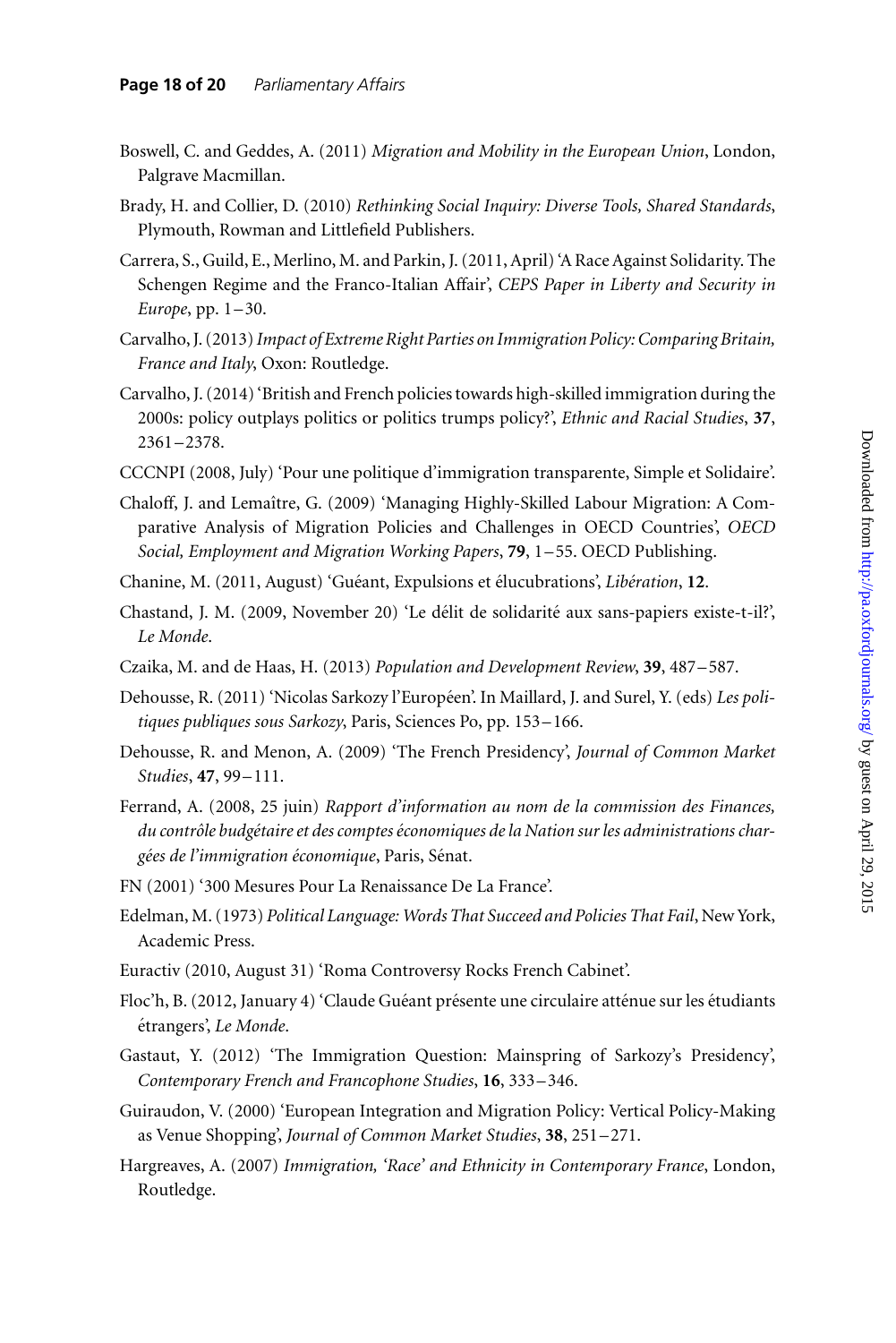- <span id="page-18-0"></span>Hollifield, J. (2014) 'Immigration and the Republican Tradition in France'. In Hollifield, J., Martin, P. and Orrenius, P. (eds) Controlling Immigration: A Global Perspective, Stanford, Stanford University Press.
- Hollifield, J., Martin, P. and Orrenius, P. (2014) Controlling Immigration: A Global Perspective, Stanford, Stanford University Press
- Hortefeux, B. (2007, June 1) 'Immigration: Brice Hortefeux s'explique', Le Figaro.
- Ivaldi, G. (2008) 'Inequality, Identity and the People: New Patterns of Right-Wing Competition and Sarkozy's 'Winning Formula' in the 2007 French Presidential Election', American Political Science Association Annual Meeting, Boston.
- Jaigu, C. (2013, September 17) 'Pécresse dresse l'inventaire raisonné des années Sarkozy', Le Figaro.
- Johannès, F. (2014, November 20) 'Les expulsions d'étrangers restent massives', Le Monde.
- Joppke, C. (1998) Challenge to the Nation-State: Immigration in Western Europe and the United States, Oxford, Oxford University Press.
- Kingdon, J. (1995) Agendas, Alternatives, and Public Policies, New York, Longman.
- Le Monde (2010a, July 28) 'Réunion controversée à l'Elysée 'sur les Roms et les gens du voyage''.
- Le Monde (2010b, August 17) 'Roms: les premières expulsions prévues jeudi'.
- Le Monde (2010c, November 15) 'La fin du ministère de l'identité nationale, un leurre ? '
- Le Monde (2011a, April 16) 'Immigration légale: Guéant veut supprimer 20 000 autorisations par an'.
- Le Monde (2011b, May 3) 'Réduction de l'immigration légale: Sarkozy appuie Guéant'.
- Le Monde (2011c, February 3) 'Le Sénat rejette l'extension de la déchéance de nationalité'.
- Le Monde (2012, May 31) 'La circulaire Guéant sur les étudiants étrangers officiellement abrogée'.
- Le Monde (2013, May 3) 'FN: Fillon marque sa différence irréconciliable avec Sarkozy'.
- Libération (2011, April 11) 'La France renverra en Italie les migrants tunisiens pas en règle, assure Guéant'.
- Lochak, D. (2011, March) 'Immigration: l'exception faite loi', Plein Droit, 88.
- Lochak, D. and Fouteau, C. (2008) Immigrés sous contrôle : Les droits des étrangers: un état des lieux, Paris, Le Cavalier Bleu.
- Loyer, M. (2008) 'La loi relative à la maîtrise de l'immigration, à l'intégration et à l'asile', Regards sur l'actualité, 338, 73-81.
- Maccanico, Y. (2010) 'France Collective Expulsions of Roma People Undermines EU's Founding Principles. Statewatch Analysis', [http:](http://www.statewatch.org/analyses/no-109-france-collective-expulsions-of-roma-people.pdf)//[www.statewatch.org](http://www.statewatch.org/analyses/no-109-france-collective-expulsions-of-roma-people.pdf)/analyses/ [no-109-france-collective-expulsions-of-roma-people.pdf](http://www.statewatch.org/analyses/no-109-france-collective-expulsions-of-roma-people.pdf), accessed on 12 April 2011.
- Marthaler, S. (2008) 'Nicolas Sarkozy and the Politics of French Immigration Policy', Journal of European Public Policy, 15, 382–397.